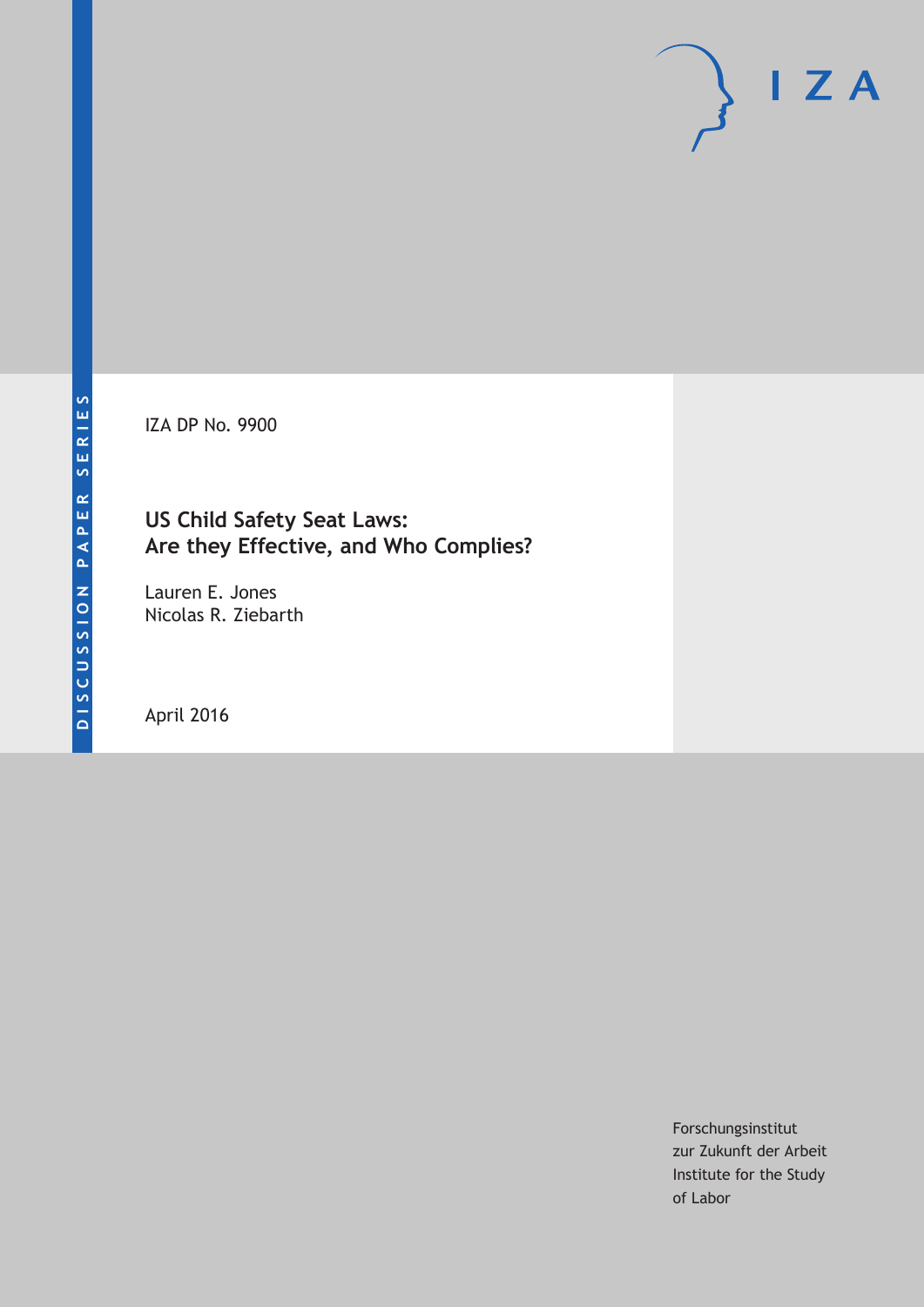# **US Child Safety Seat Laws: Are they Effective, and Who Complies?**

# **Lauren E. Jones**

*Ohio State University* 

# **Nicolas R. Ziebarth**

*Cornell University, DIW Berlin and IZA* 

# Discussion Paper No. 9900 April 2016

IZA

P.O. Box 7240 53072 Bonn **Germany** 

Phone: +49-228-3894-0 Fax: +49-228-3894-180 E-mail: iza@iza.org

Any opinions expressed here are those of the author(s) and not those of IZA. Research published in this series may include views on policy, but the institute itself takes no institutional policy positions. The IZA research network is committed to the IZA Guiding Principles of Research Integrity.

The Institute for the Study of Labor (IZA) in Bonn is a local and virtual international research center and a place of communication between science, politics and business. IZA is an independent nonprofit organization supported by Deutsche Post Foundation. The center is associated with the University of Bonn and offers a stimulating research environment through its international network, workshops and conferences, data service, project support, research visits and doctoral program. IZA engages in (i) original and internationally competitive research in all fields of labor economics, (ii) development of policy concepts, and (iii) dissemination of research results and concepts to the interested public.

IZA Discussion Papers often represent preliminary work and are circulated to encourage discussion. Citation of such a paper should account for its provisional character. A revised version may be available directly from the author.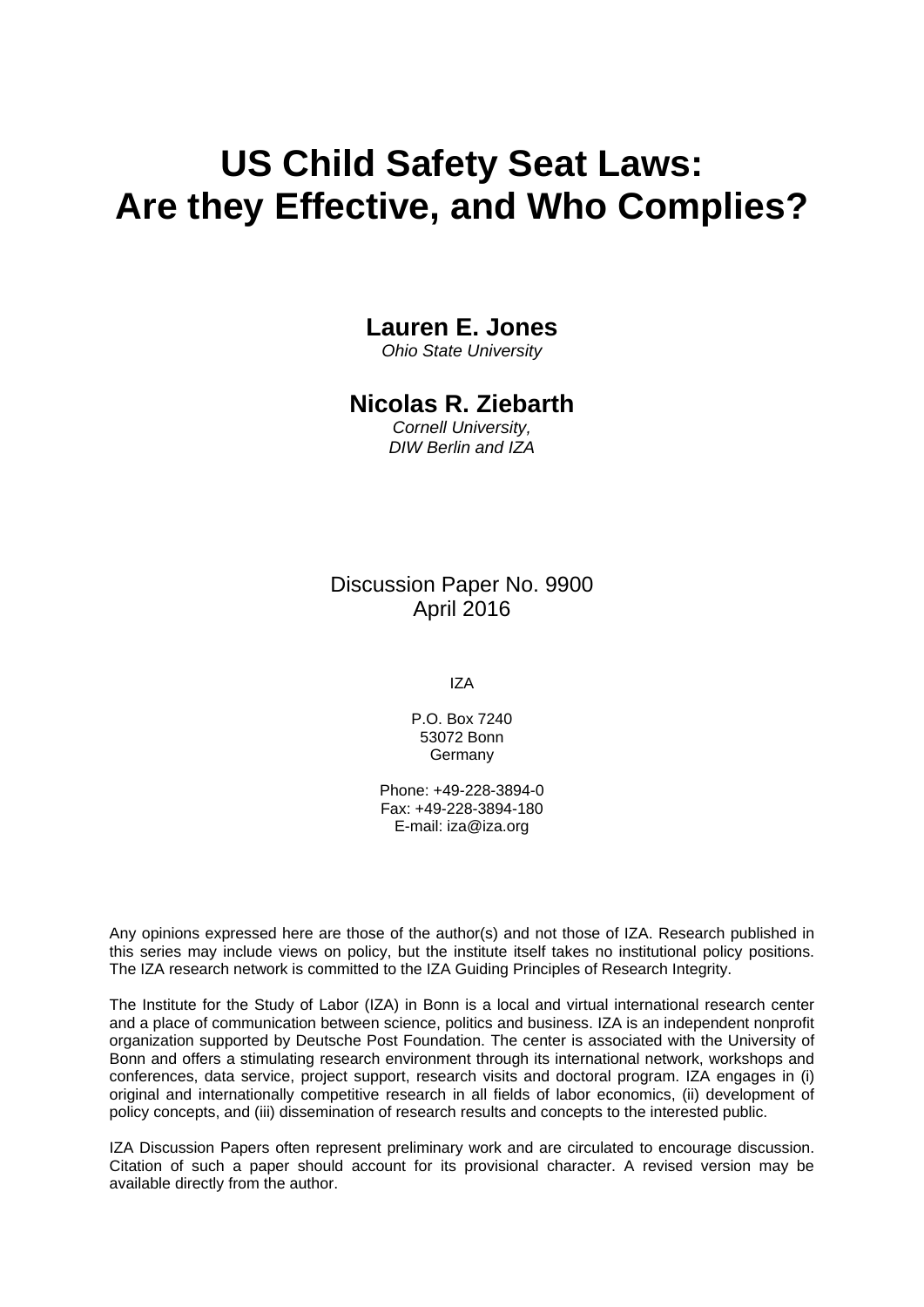IZA Discussion Paper No. 9900 April 2016

# **ABSTRACT**

# **US Child Safety Seat Laws: Are they Effective, and Who Complies?\***

This paper assesses the effectiveness of child safety seat laws. These laws progressively increased the mandatory age up to which children must be restrained in safety seats in cars. We use US Fatality Analysis Reporting System (FARS) data from 1978 to 2011 and rich state-time level variation in the implementation of these child safety seat laws for children of different ages. Increasing legal age thresholds is effective in increasing the actual age of child safety seat use. Across the child age distribution, restraint rates increase by about 30ppt in the long-run when the legal minimum age increases. However, we cannot reject the null hypothesis that restraining older children in safety seats does not reduce their likelihood to die in fatal accidents. We estimate that parents of 8.6M young children are "legal compliers." They compose an important target group for policymakers because these parents alter their parenting behavior when laws change.

JEL Classification: I18, K32, R41

Keywords: child safety seats, age requirements, fatalities, FARS

Corresponding author:

 $\overline{a}$ 

Nicolas R. Ziebarth Cornell University Department of Policy Analysis and Management (PAM) 106 Martha Van Rensselaer Hall Ithaca, NY 14850 USA E-mail: nrz2@cornell.edu

<sup>\*</sup> We thank Sarah Prenovitz for excellent research assistance and comments on this paper. We also thank Sean Bae, James Macinko, and Diana Silver for helpful comments and discussions. All remaining errors are our own. The research reported in this paper is not the result of a for-pay consulting relationship. Neither our employers nor we have a financial interest in the topic of the paper that might constitute a conflict of interest. The research has been exempt from IRB review due to the use of publically available data.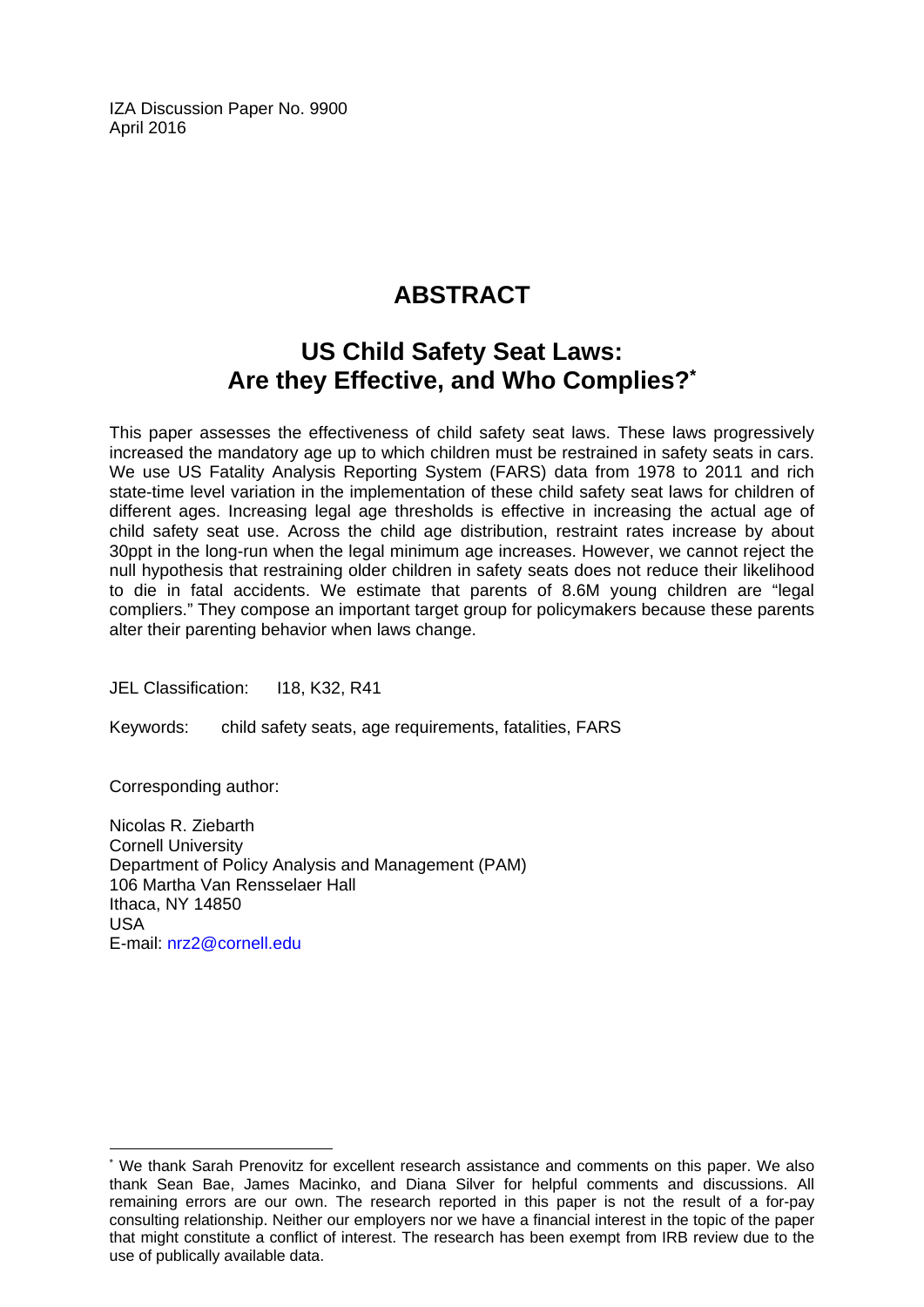### **1. INTRODUCTION**

l

In the US, as well as in over 90 countries worldwide, traffic safety regulations require use of specific, approved child safety seats for children in automobiles (WHO 2013). Currently, all US states mandate the use of child safety seats. Forty-three states require the use of child safety seats up to at least age four; but—as Figure 1 shows—statutory age regulations have increased significantly over the last 30 years. In the 1980s and 1990s, children were required to be restrained in safety seats up to age two, or at most three. Since then, the average upper age requirement has almost doubled from 3 years in 2000 to almost 6 years in 2012. The costs of these laws are not negligible: First, prices of safety seats for children above age 2 vary greatly; roughly half of these seats cost more than \$200 with the most expensive ones costing up to  $$500<sup>1</sup>$  Second, fines for non-compliance vary between \$20 in West Virginia up to \$500 in Nevada for first time offenders; the mass point lies around \$100 (IIHS 2013).

#### [Insert Figure 1 about here]

Despite their prevalence and increasing stringency, there exists surprisingly little empirical evidence on parents' compliance with child safety seat laws as well as their effectiveness under real world conditions. Whereas several papers list guidelines (Roberts and Turner 1984), document the heterogeneity in state laws (Bae et al. 2014), or discuss the effectiveness of potential interventions such as parent education (Zaza et al. 2001; Simpson et al. 2002), we were unable to

<sup>1</sup> Based on a search for "child safety seat" for "months 24 and up" on [www.amazon.com](http://www.amazon.com/) as of September 30, 2015.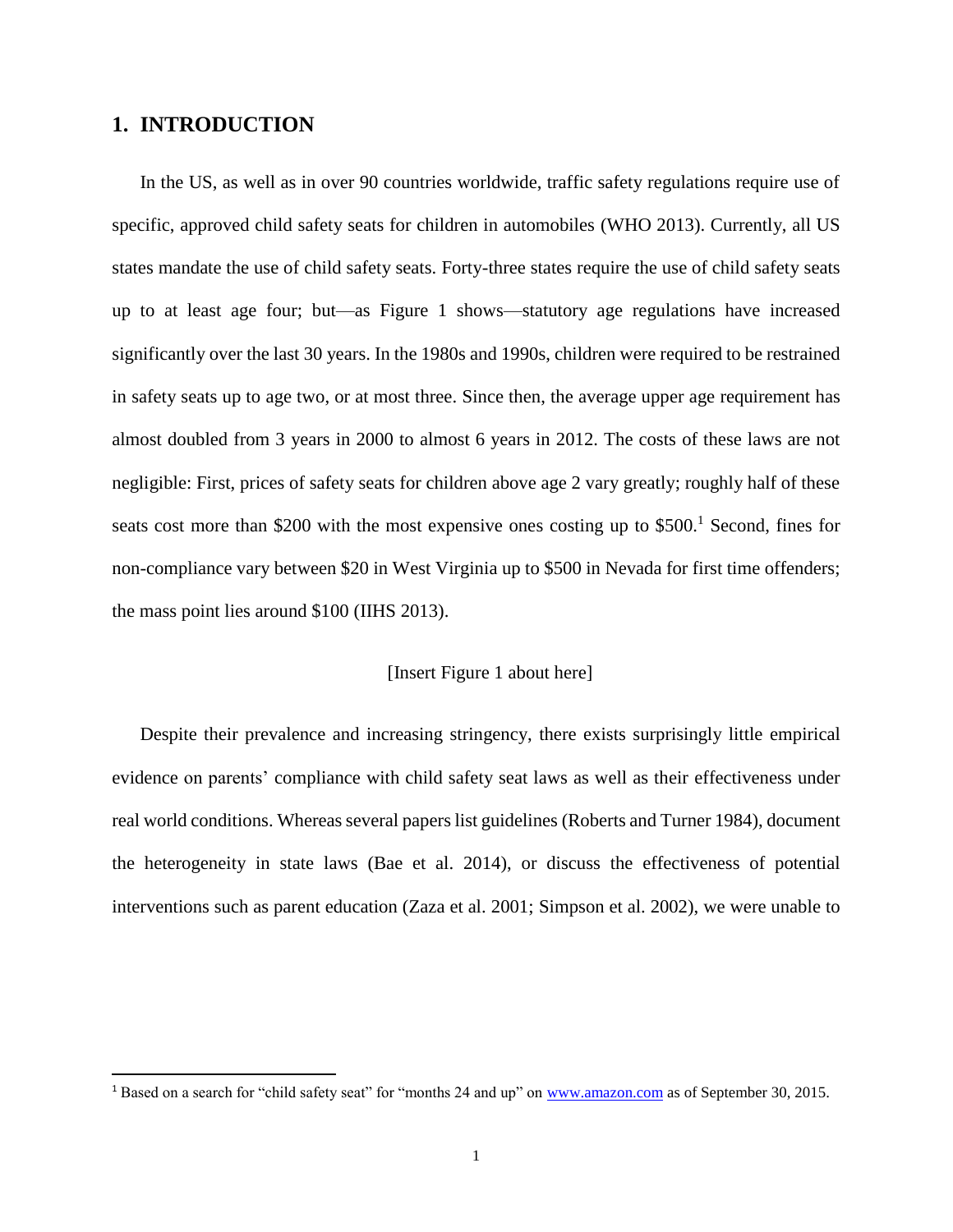identify empirical studies that evaluate the causal effects of more stringent child safety laws on parents' behavior, and their eventual impacts on child safety in cars. <sup>2</sup>

The first, main objective of this paper is therefore to assess whether parents have changed their behavior in response to the evolving child safety regulations. We test for effectiveness of child safety laws by exploiting changes in state laws, which have progressively increased the age up to which children are required to ride in child safety seats.

Whether the laws are effective in changing behavior, and who responds, depends on how parents evaluate the costs and benefits of child safety seat use. In a classical economic framework with no missing information, rational and forward-looking parents would form beliefs about the expected benefits and costs of using safety seats (both for parents and children). The benefits of use include actual safety benefits, as well as utility derived from feeling safe. The costs of use would include pecuniary costs of buying safety seats, or non-pecuniary costs like discomfort for the children, inconvenience, or discomfort for the parent (e.g. because of potential parent-child conflict of restraining children). If benefits outweigh costs, parents would choose to restrain their children in safety seats even in the absence of any formal law. When laws requiring use are implemented or become more stringent, standard economic theory would predict an increase in safety seat use among marginal parents of children of that age. This is because the laws increase

l

<sup>&</sup>lt;sup>2</sup> The case for seatbelt usage of adults is different. Several empirical studies in and outside of economics empirically study the impact of mandatory seatbelt laws on usage, injuries and deaths (Loeb 1995; Hakes and Viscusi 2007; Carpenter and Stehr 2008). Other studies assess the effect of motorcycle helmet laws (French et al. 2009; Dee 2009) and bicycle helmet laws (DeJong 2010; Newbold 2012, Carpenter and Stehr 2011; Markowitz and Chatterji 2015). Moreover, several papers assess the impact of drunk driving (laws) (Levitt and Porter 2001b; Dills 2009, Lovenheim and Slemrod 2010, Lovenheim and Steefel 2010, Cotti and Walker 2010), medical marijuana laws (Anderson et al 2013), or driver licensing (Dee et al. 2005) on traffic fatalities. Research on the SUV "arms race" on American roads finds that vehicle crashes involving both passenger cars and SUVs have an increased fatality probability (White, 2004; Daly et al., 2006, Anderson 2008; Li, 2012; Anderson and Auffhammer 2014).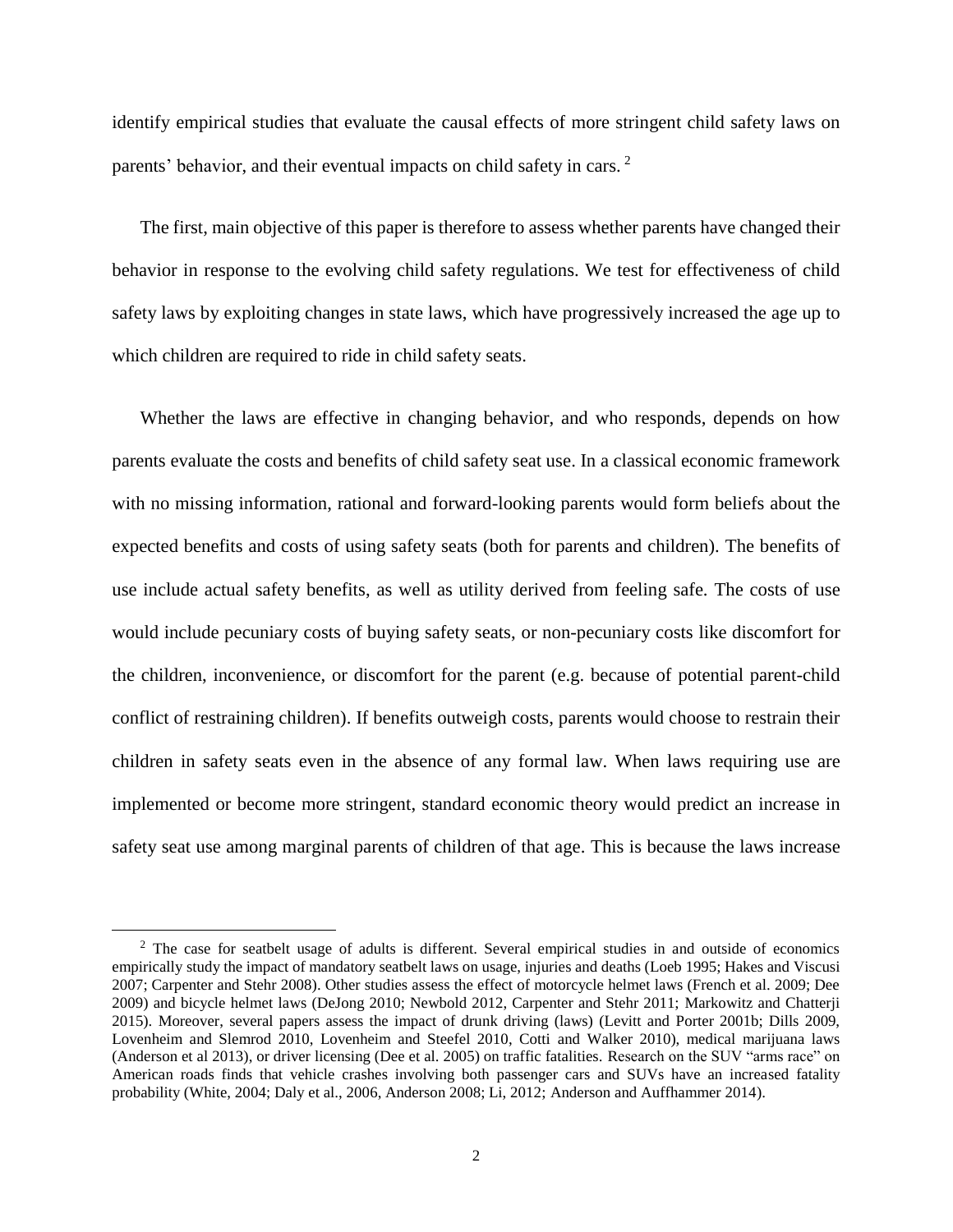the costs of not using safety seats by introducing fines for non-compliant parents. Under the perfect information assumption, any behavior changes resulting from the laws should be generated exclusively through their impact on the costs of not complying (fines, eventual legal measures). However, if parents do not have perfect information about the safety benefits of the seats, then the laws could also impact use by signaling the effectiveness of child safety seats. In this case, the introduction of a new law could change parents' behavior by altering their perceived safety benefit of using a safety seat.

Covering the years 1975 to 2011, this paper uses US Fatality Analysis Reporting System (FARS) data on the universe of children aged 0 to 7 who are involved in accidents where at least one person died. Using a difference-in-difference-in-difference (DDD) approach, we are able to identify the effects of the laws by comparing child safety seat use in state-years where children of a given age were covered by the law versus not—net of child age, year and state effects. The models also consider time-invariant, state-specific differences in child safety seat use among children of similar ages, and state-specific time trends in use. Because only children involved in fatal accidents are included in our sample, we make use of the Porter-Levitt (2001a, b) sample selection correction method.

Our findings show the following: First, increasing legal age thresholds is effective in increasing the actual age of child safety seat use. Our preferred specification shows that, among children subject to a law, the share in a safety seat roughly doubles in the short- to medium-run from a baseline level of 17 percent. Second, in the long-run, the rates of safety seat use increase by almost 30 percentage points (ppt) among covered children. This effect translates into an additional 8.6 million children under the age of 8 who ride in safety seats as a result of the more stringent laws. Parents of these children are an important target population for policymakers because they respond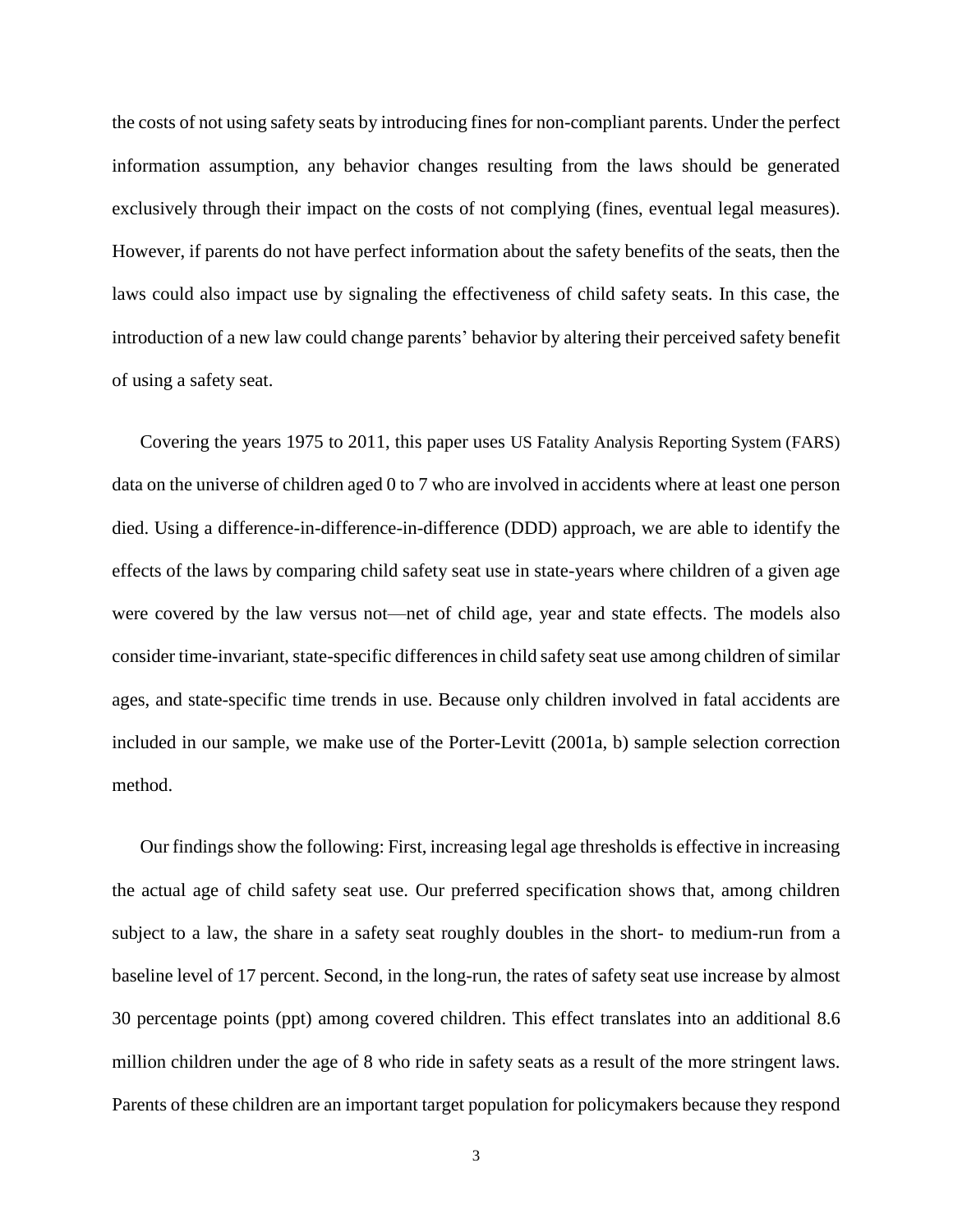to legislative changes by altering their parenting behavior (cf. Case and Paxson 2002; Kuziemko 2014).

Third, our findings suggest that child safety seat laws are effective across the entire child age distribution. That is, safety seat use increased by about 30ppt when laws mandated parents to restrain their infants under the age of 1 in safety seats in the 1980s. Likewise, the more recent laws that apply to children between ages 5 and 6 have also increased use of child safety seats by about 30ppt. However, because the pre-reform baseline restraint levels differed greatly between younger and older children, the law effect size in percent has increased substantially over time.

Fourth, this paper assesses whether child safety seat laws are effective in reducing children's fatality risk when involved in a fatal accident. Based on data from the 1980s, early reports by the National Highway Traffic Safety Administration (NHTSA) find clear evidence that, when used correctly, child safety seats reduce fatality risk by more than 50 percent (Kahane 1986; Partyka 1988; Hertz 1996). A meta-analysis of 72 studies published as of 1998 confirmed the reported effectiveness of safety seats (Zaza 2001). More recent empirical studies similarly confirm these early findings, although the magnitude of the fatality risk protection effect seems to have decreased over time (Evans and Graham 1990; Cohen and Einav 2003; Starnes 2005; Sen and Mizzen 2007, Rice et al. 2009; Jones and Ziebarth 2016). In general, there is a societal and scientific consensus that restraining children is highly effective in saving lives.

However, these studies all compare children in safety seats to *unrestrained* children. Among studies where the relevant comparison group is children restrained in traditional *seatbelts*, results are inconclusive: On the one hand, medical and public health studies do find significant reductions in severe injuries and child fatalities as a result of children being restrained in safety seats (Durbin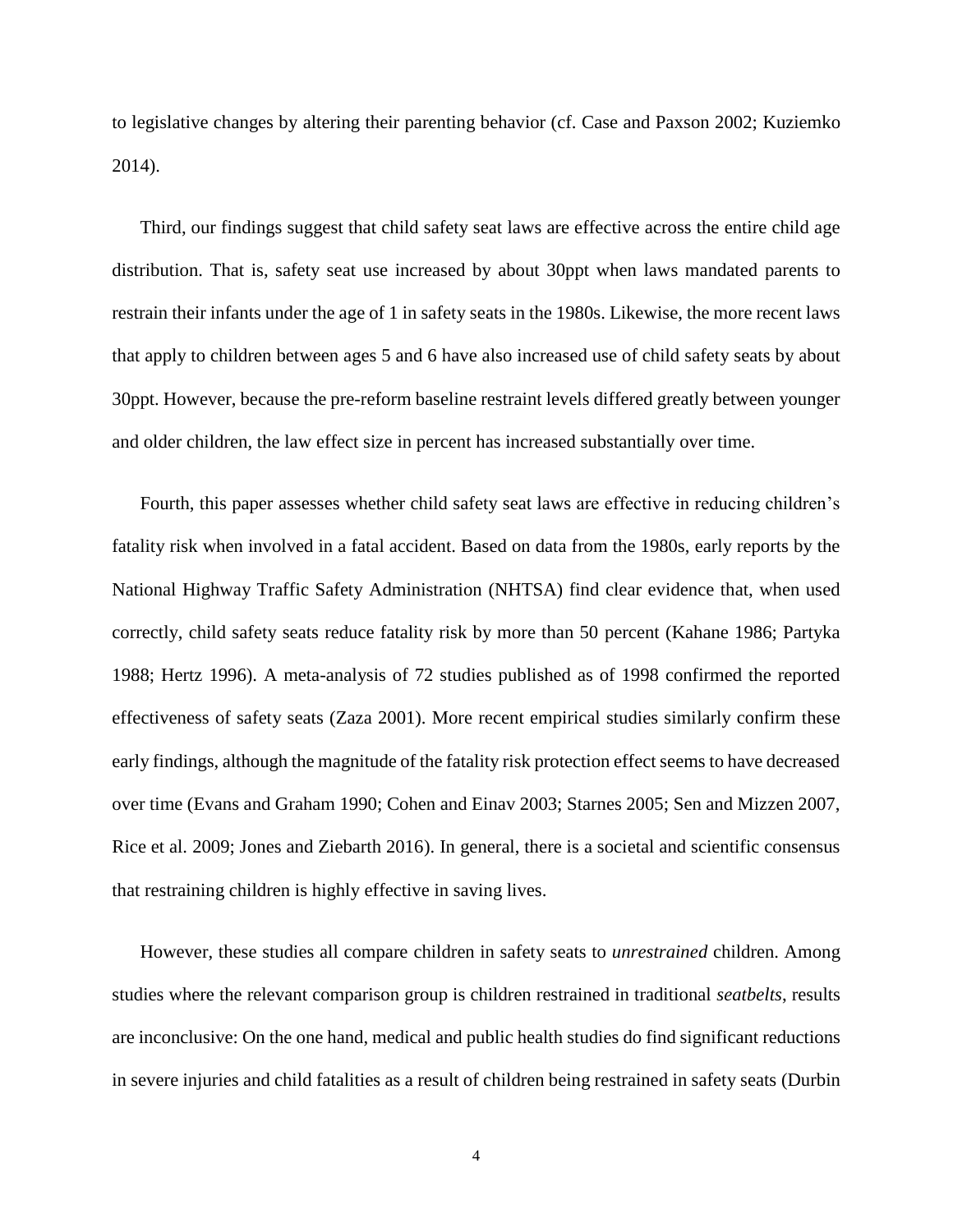et al. 2003; Arbogast et al. 2004; Elloitt et al. 2006). On the other hand, economic papers fail to find such statistically significant risk protection effects—at least for children aged two to six (Levitt 2008; Levitt et al. 2010; Jones and Ziebarth 2016). We add to the evidence on the effectiveness of child safety seats by exploiting the exogenous variation generated by changes to safety seat laws. In line with the economics literature, we are unable to reject the null hypothesis of no additional safety protection for our preferred specification. When analyzing the shifts in restraint use as a result of changes in laws, we provide convincing evidence that marginally complying parents move from traditional seatbelt use to child safety seat use—rather than from leaving their children unrestrained to restraining them in safety seats.

Finally, we characterize parents by identifying predictors of both non-compliance (not using a child safety seat when one is required) and over-compliance (using a child safety seat when one is not required). We find evidence that indictors of risk preferences, like riding a van or SUV, are important predictors of compliance behaviors. Furthermore, we uncover two pieces of evidence to suggest that the laws do not operate through the direct costs of not restraining. First, our one quasimeasure of wealth—possession of a new car—is negatively related to non-compliance, suggesting that wealthier parents for whom fines are relatively less costly are *more* likely to comply. And second, the legal fine incurred for non-compliance is *not* a statistically significant predictor of noncompliance. These pieces of evidence suggest that child safety legislation may change behavior by signaling to parents the effectiveness of safety best practice.

The next section describes the data used in this study. Section 3 summarizes the empirical approach and Section 4 discusses the findings. The final section concludes.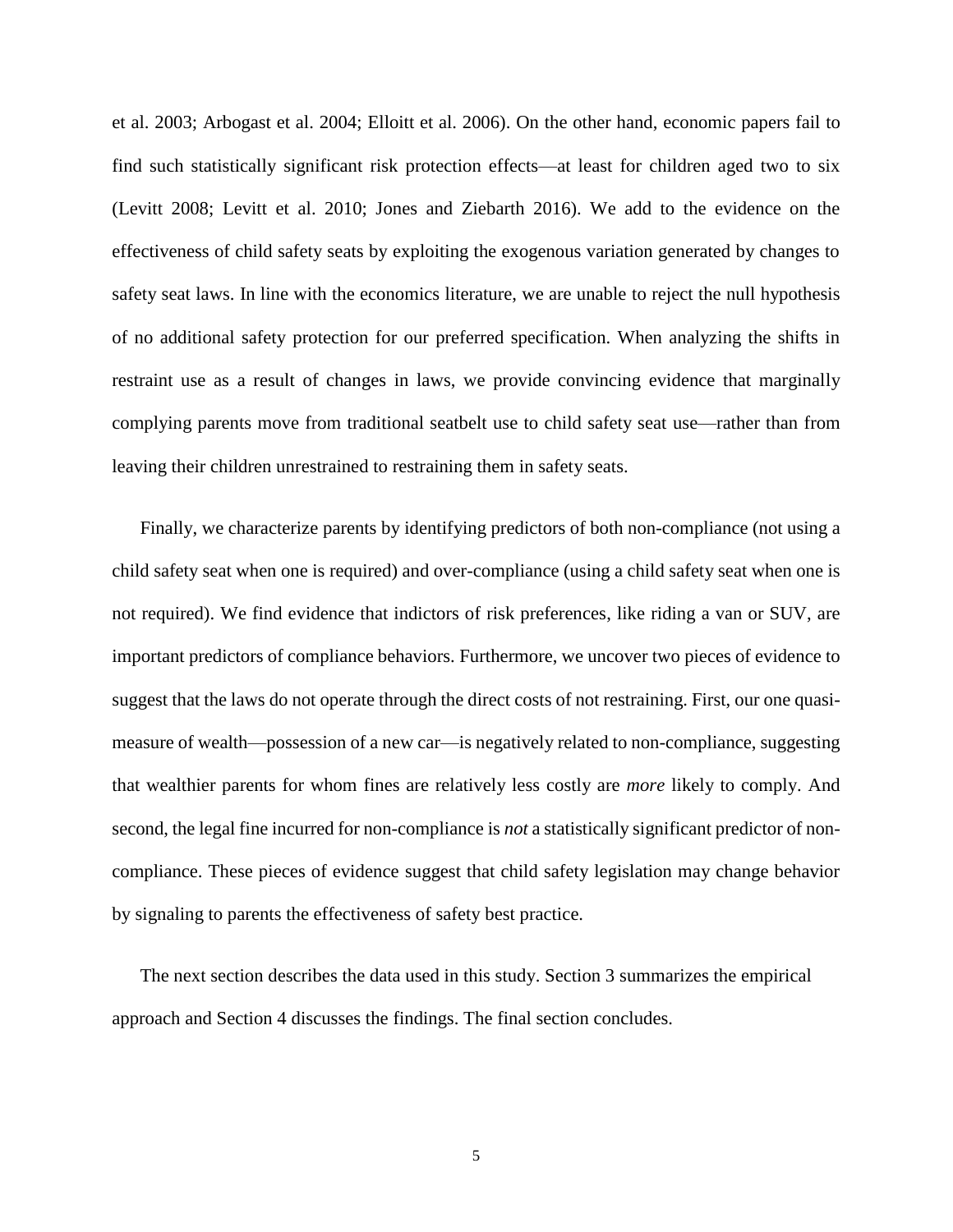#### **2. DATA**

#### **2.1 FARS Data on the Universe of Fatal Accidents in the US from 1975-2011**

The main data used in this study are publicly available US FARS data from 1975 to 2011. The data include the universe of all car accidents in which at least one person died in the US. Moreover, they include information on the type of restraint used by each vehicle occupant involved in a fatal crash. Following similar studies in the literature (Levitt 2008; Levitt et al. 2010; Jones and Ziebarth, 2016), we restrict the data as follows: We disregard crashes in which the only fatality were pedestrians, motorcyclists, or occupants of nonstandard vehicles. We also limit the analysis to occupants of automobiles, minivans and SUVs with model years newer than 1969. We discard observations with missing values on relevant variables and cases in which the occupant did not sit in the first three rows of the vehicle. Finally, we restrict the sample to children aged seven and younger. This means that each observation in the dataset refers to one child under the age of eight who was involved in an accident where at least one person died on US roads between 1975 and 2011.

After the sample restrictions, our total sample has 77,837 child-car accident observations. The first two columns of Table 1 list the characteristics of these children—along with characteristics of their vehicles, drivers and crashes. As seen, the child mean age is 3.4 but the standard deviation is a substantial 2.2. About half of the children are male. Thirty-four percent of all children involved in fatal car accidents were restrained in child safety seats, whereas 24 percent were restrained by an ordinary seatbelt; the remaining 43 percent were unrestrained. About 22 percent of all children involved in a fatal accident eventually died.

#### [Insert Table 1 about here]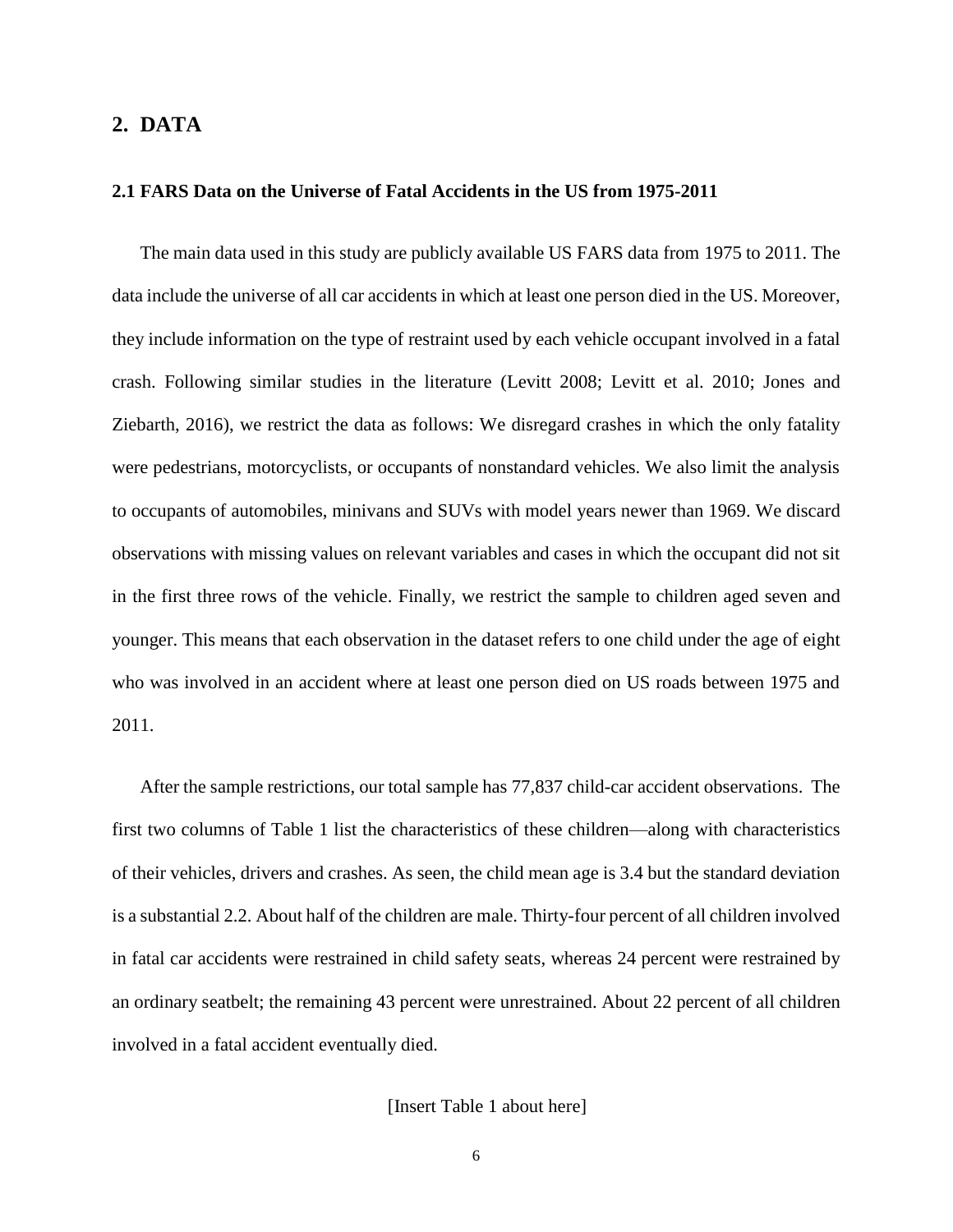Data on the type of accident reveal that the majority were two vehicle crashes and almost half of all crashes (44 percent) were front-impact crashes. About two thirds of all crashes occurred during the week and one third on weekends. Only 10 percent of all accidents happened on rural roads.

There is significant heterogeneity in the type of car involved in accidents. On average, over the entire sample time frame, 69 percent were passenger cars. However, this share has decreased from about 70 percent at the beginning of the 1990s to just over 40 percent in more recent years (Figure 1b in Jones and Ziebarth, 2016). Over the same time period, the share of SUVs has tripled from about 10 to 30 percent. The mean vehicle year in our dataset is 1986 and the mean vehicle weight 2.520lbs. About 37 percent of vehicles are five years old or newer.

In terms of driver characteristics, the first column of Table 1 shows that the average driver was 32 years old. Fifty-six percent of drivers were female, 29 percent had a previous low-level traffic violation (i.e., speeding tickets) and 10 percent had a high-level traffic violation (i.e., driving while impaired).

#### **2.2 Data on US Child Safety Seat Laws from 1978-2011**

The law data on child safety seat restraint ages comes from the Insurance Institute for Highway Safety (IIHS) Child Safety Laws (2016) documents. We create a dataset from the IIHS documents that lists, for each state and every year, the age up to which children have to be restrained in safety seats. We also use the IIHS documents to collect information on the legal fines for not complying with the child safety seat laws for every state and year. Whenever the IIHS documentation was lacking information, we conducted additional research for the according states and years.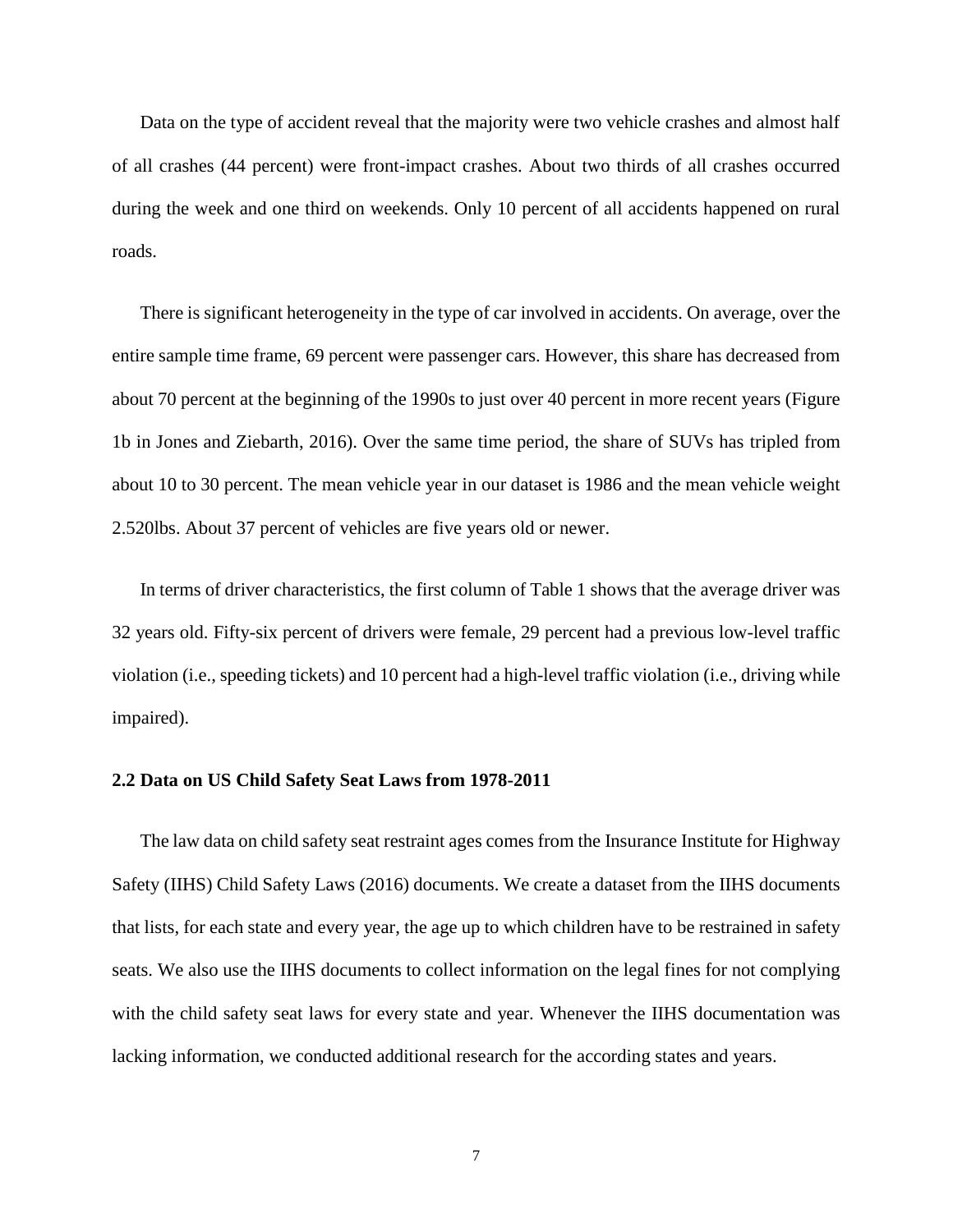#### [Insert Figure 2 about here]

Figure 2 illustrates the evolution of child safety seat laws over time. Each of the lines plotted indicates for every year the share of states that required children of a given age to be restrained in child safety seats. The first state law was implemented in Tennessee, effective January 1978. Subsequently, Rhode Island and West Virginia implemented laws that required children up to age 3 to be restrained in safety seats (in 1980 and 1981). Shortly after, by 1984, almost all US states had laws requiring infants below 12 months to be restrained, and a majority of states had set the age threshold to age one or two. Whereas the share of states setting the thresholds at ages 1, 2, or 3 increased sharply to almost 100 percent between 1985 and 2005, it was only in the new millennium that a significant number of US states passed laws forcing older children, up to age 7, to be restrained in safety seats. As Figure 2 shows, the share of states with laws mandating that children up to age 6 to be put in safety seats increased from below 10 percent to above 40 percent in just a decade. In 2011, 25 states had laws that even required children up to age 7 to be restrained in safety seats.

It should be noted that some state laws are relatively complex (cf. Bae et al. 2014) which makes it unlikely that parents are actually perfectly informed about the laws. The complexity of some laws may be an explanation for why compliance is not perfect, as we will discuss in the Results Section. For example, the wording of some laws makes the age threshold conditional (or substitutive) on children's height and/or weight. The state of Louisiana specifies that "a child younger than six years of age or weighing sixty pounds or less shall be restrained in a child restraint system." In contrast, the "age 0" line in Figure 2 does not reach 100 percent because Maine and Kentucky have no formal age thresholds at all, but require that children who weigh less than 40 pounds or are shorter than 40 inches have to be restrained in child safety seats. In our empirical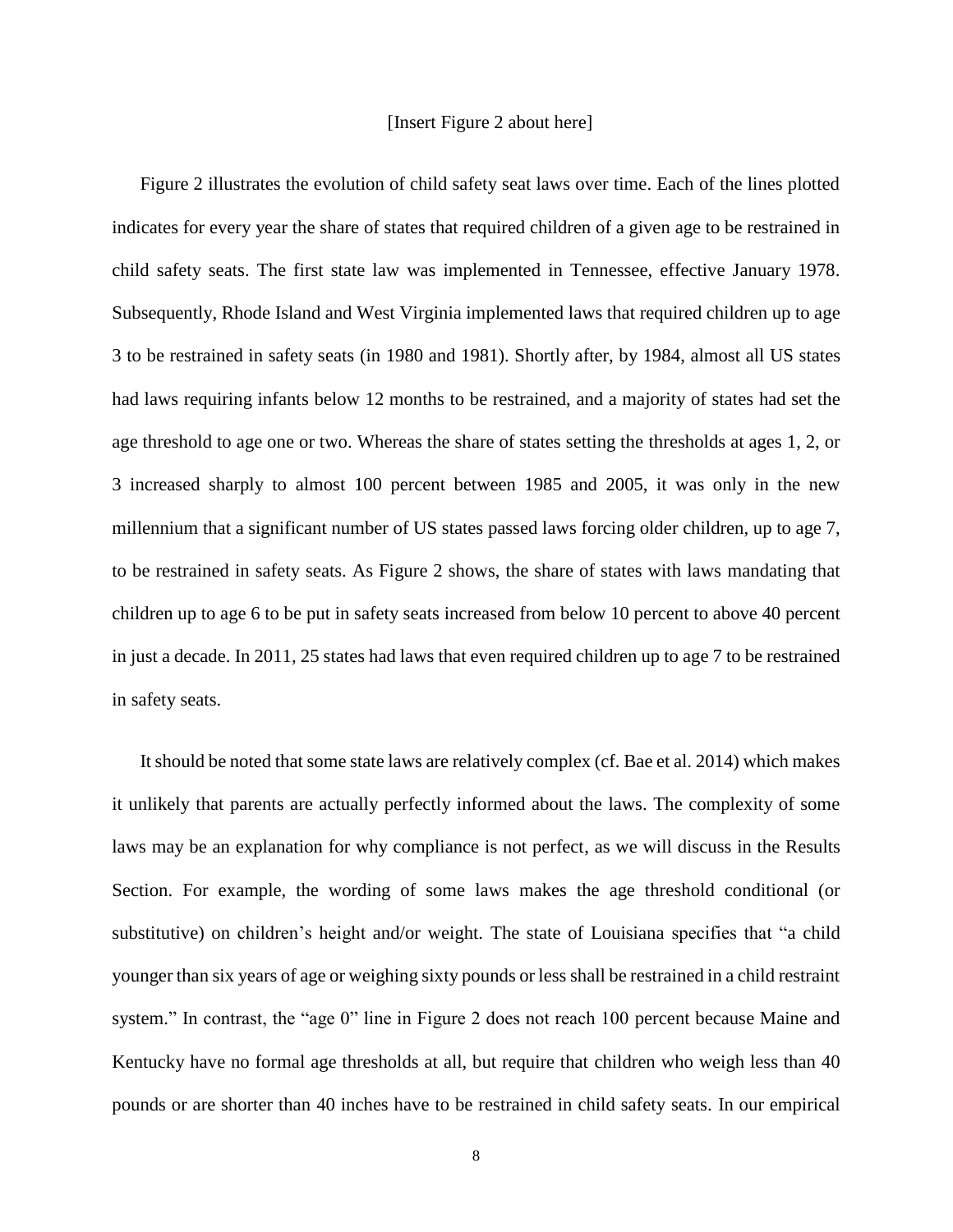analysis, we abstain from differentiating between laws with and without height-weight conditions for two main reasons: First, whereas age thresholds are relatively salient for both parents and the police, it is unclear if this also applies to height and weight thresholds. Because height and weight changes rapidly when children are young, it is very plausible that parents mainly follow the age thresholds. The same applies for law enforcement units who are unlikely to take measures in order to fine parents. Second, our data does not include height or weight measures for children, only their age and whether they were restrained in safety seats or not. To the extent that ignoring the height and weight restrictions leads to (classical) mismeasurement of the treatment variable, it attenuates our estimates such that they represent lower bounds (Lewbel 2007).

A further complication of some laws is the possibility to use booster seats which have become particularly popular for older children in more recent years. In our analysis, we do not differentiate between traditional child safety seats and booster seats in our interpretation of the laws or the response in compliance rates. 3

### **3. EMPIRICAL APPROACH AND IDENTIFICATION**

#### **3.1 Empirical Model**

 $\overline{\phantom{a}}$ 

Our empirical approach exploits rich variation in child safety seat laws across the 51 US states, over 37 years. We specify the following difference-in-differences-in-differences (DDD) model, where the third difference stems from the fact that, in a given state, the laws change differentially for children of different ages. Hence, our comparison group is composed not only of children in

<sup>&</sup>lt;sup>3</sup> Booster seat use has only been recorded in the FARS as a separate restraint category since 2008.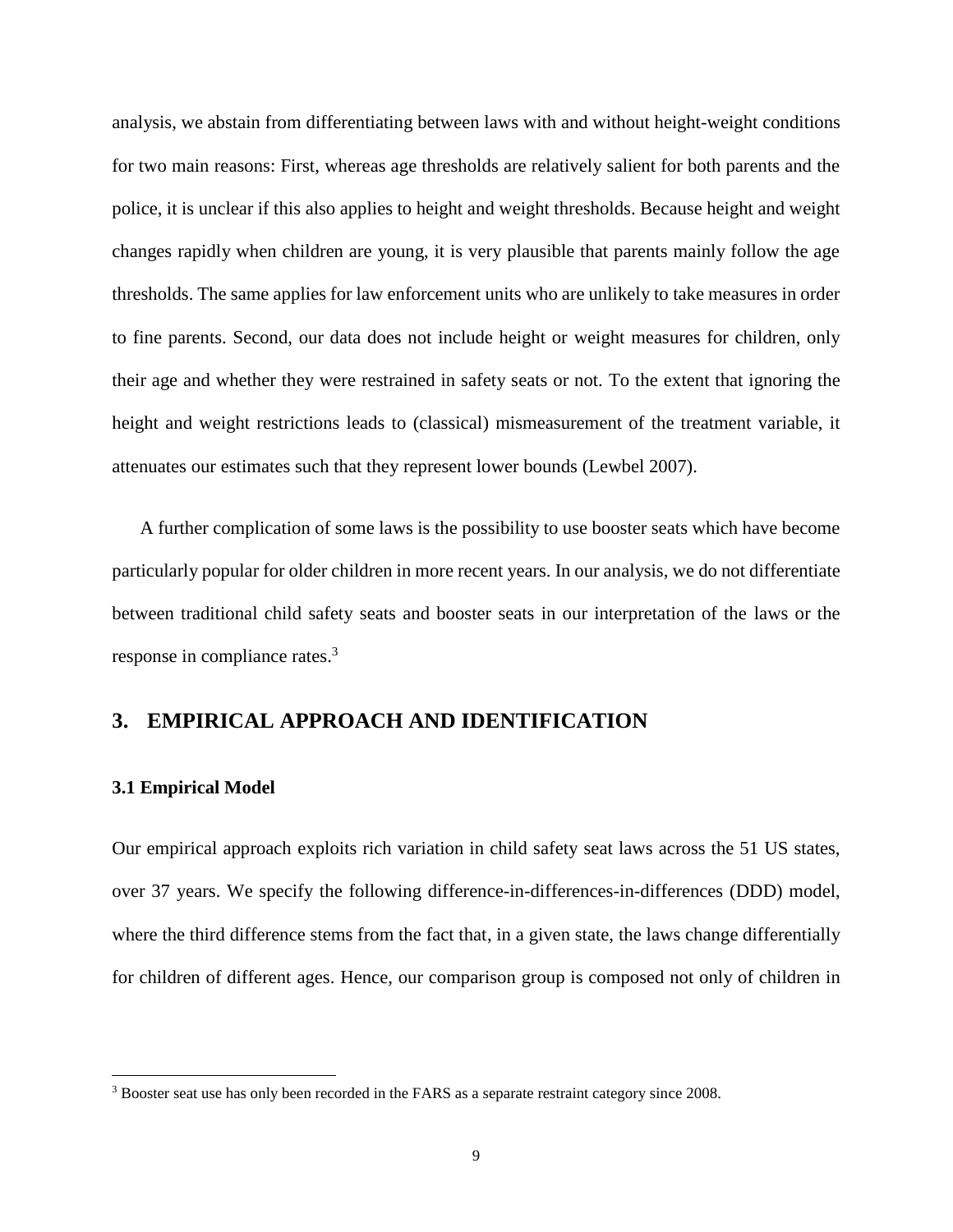states without laws in a given year, but also of older children in the same state who are not required to use safety seats in the given year. We estimate the following model:

$$
y_{iast} = \alpha + \delta law_s * Age_a * Effective_t + X_{iast}'\beta
$$

$$
+\gamma_a + \theta_t + \lambda_s + \theta_t * \lambda_s + \gamma_a * \lambda_s + \varepsilon_{ist} \tag{1}
$$

where  $y_{iast}$  equals 1 if a child *i* of age *a* in state *s* and year *t* is restrained in a child safety seat, and 0 otherwise. Note that in our main specification, both unrestrained children and children restrained with traditional seatbelts are coded as zero. In refined model specifications, we further differentiate between the types of alternative restraints (cf. Table 4).

The triple dichotomous interaction term  $law_s * Age_a * Effective_t$  is the main variable of interest. It equals one if in year *t*, state *s* has a safety seat law for children of age *a*. Hence, this main binary treatment indicator varies at the state *(s),* year *(t),* and child age level *(a)*. The coefficient estimate  $\delta$  represents the DDD treatment effect of changes in age requirements in US states over time. It captures the change in the probability that a child of a specific age is restrained in a child safety seat when law requirements for that age group change. In other words,  $\delta$  yields the difference in the probability that a child of age *a* being restrained in a child safety seat when there exists a law mandating it vs. not.

To accurately estimate the DDD coefficient, we include the single elements of the triple interaction term as controls. They net out potential confounding factors. The set of seven child age fixed effects,  $\gamma_a$ , controls for time- and state-invariant age differences in safety seat use. Common year fixed effects,  $\theta_t$ , are added for the entire time period from 1975 to 2011. These year fixed effects control for general increases in child safety seat use for all child age groups across all states,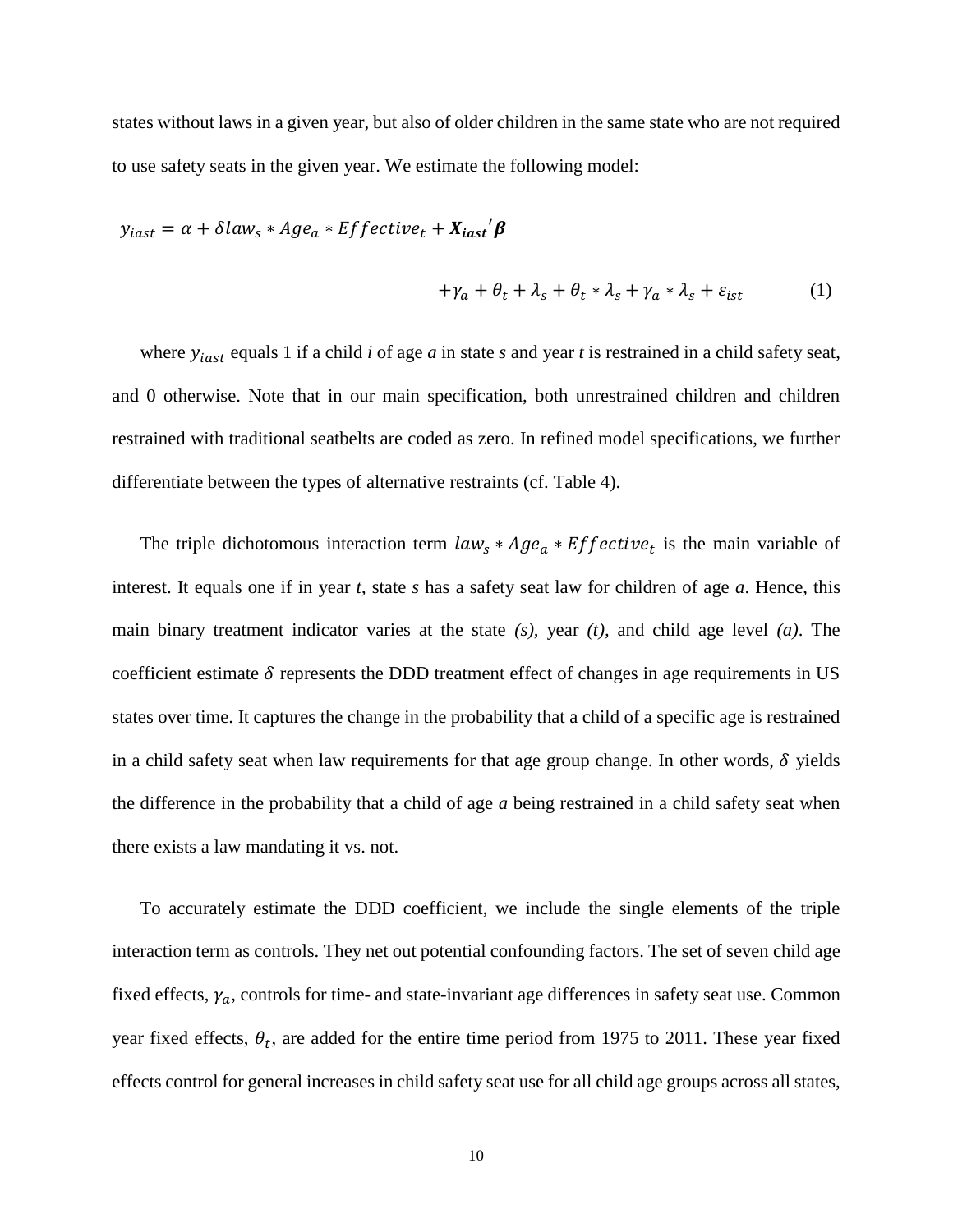e.g., through social norms or nationwide recommendations by the NHTSA (e.g. NHTSA, 2010). A set of state fixed effects,  $\lambda_s$ , nets out persistent differences in child safety seat use in the heterogeneous US states. For example, it could be that safety seat use has always been lower in Texas as compared to New York State.

In addition, the model in equation (1) includes a full set of state-year fixed effects,  $\theta_t * \lambda_s$ , which control for state*-specific* time shocks in safety seat use that apply to children of all ages. It is imaginable be that state-specific events or policies—which are either unrelated or part of the law requiring older children to be restrained—increase the general safety seat use in a state. For example, if a state law increases the mandatory safety seat age from 3 to 4 years but also includes other provisions that increase safety seat use among *all* children aged 0 to 7, our model estimates the effect of the law on 4-year olds, net of the general increase. Including this full set of state-year fixed is a more thorough variant of state-specific time trends,  $\lambda_s$ <sup>\*</sup>t, which we substitute for  $\theta_t * \lambda_s$ in robustness checks.

Our models also include age-state fixed effects,  $\gamma_a * \lambda_s$ , which account for state-specific factors that persist over time and lead to different restraint use rates among children of difference ages. For example, if safety seat use among 4 year olds is traditionally very high in New York but very low in Texas and a law increases the requirements for 3 year olds in Texas, then ignoring  $\gamma_a * \lambda_s$  can make a crucial difference in the evaluation of the law in DDD models. In practice, including  $\gamma_a * \lambda_s$  makes a difference in our estimates. The magnitude of the triple interaction estimate  $\delta$  increases once we control for  $\gamma_a * \lambda_s$ —but neither the sign nor the significance of the estimated coefficient change.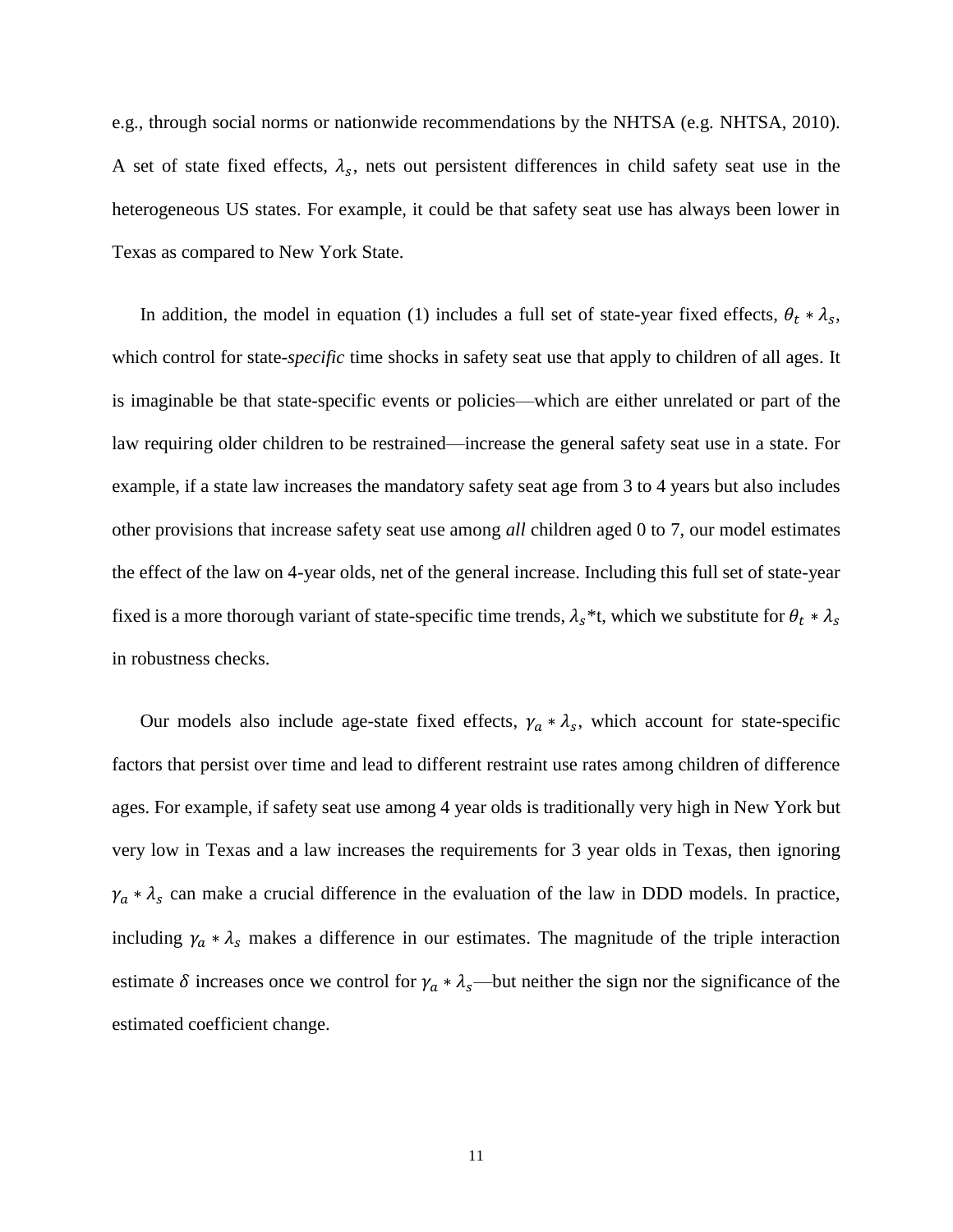We estimate models both including and excluding age-year effects,  $\gamma_a * \theta_t$ . Because the expansion of the child safety seat laws occurred in fits and starts, with some age requirements increasing quickly in many states around the same time, including time-age effects may generate a conservative specification underestimating the true compliance rate among parents. Figure 2 illustrates that almost all states introduced child safety seat laws for infants between 1982 and 1984. Age-year fixed effects capture much of the variation in restraint use for these early changes. The remaining estimate then only reflects the differential (higher) safety seat use rates in states that adopted the laws very shortly before other states did. As we will discuss in the Results Section, controlling for  $\gamma_a * \theta_t$  produces an estimate that remains statistically significant, but that decreases by a factor of between 3 and 4. Our preferred specification excludes these controls.

As an additional test of whether we are justified in excluding the age-by-year controls, we estimate models by child age. These reduce our DDD model to a series of difference-in-difference (DD) estimates. For each child age group, we test separately whether safety seat use is greater in state-years where it is required. These models allow us to estimate the impact of the laws net of age-year controls with an alternative strategy that does not directly compare effects by child age.

The vector *Xist* includes a comprehensive set of control variables as listed in Table 1. These include the gender of the child, the position of the child in the  $car<sup>4</sup>$ , car- and crash-level characteristics, and a set of driver characteristics such as the age, gender, and previous traffic violations of the driver. We estimate (1) as a linear probability model but the results are robust to estimating probit models and calculating marginal effects (available upon request). Standard errors

 $\overline{\phantom{a}}$ 

<sup>4</sup> It has also been found that the positioning of child safety seats matters. For toddlers up to age two, rear-facing child safety seats seem to significantly reduce serious injuries and fatalities when compared forward-facing seats (Hertz, 1996; Lund, 2005; Henary et al. 2007; O'Neil et al. 2014).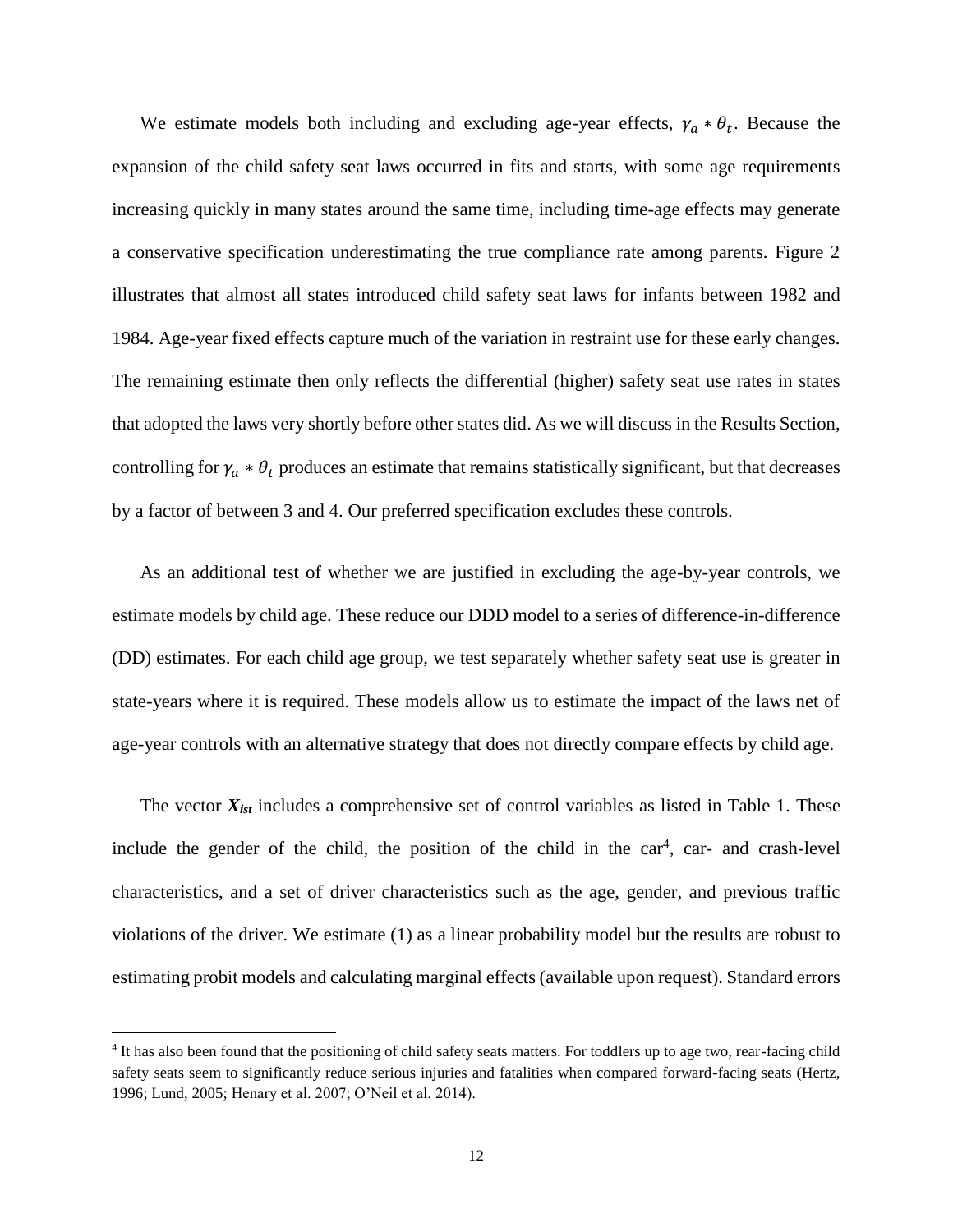are routinely clustered at the state level where the laws vary over time (Bertrand et al. 2004, Cameron and Miller 2015).

We additionally seek to identify whether the increasingly stringent age requirements for child safety seats have resulted in a reduced fatality likelihood for children involved in fatal crashes. To answer this question, we estimate (1) but  $y_{i,est}$  now represents an indicator of whether the child  $i$ of age *a* in state *s* and year *t* died in the fatal accident or not (i.e. *Child Died in Crash* in Table 1). Then,  $\delta$  yields changes in the child death probability after laws have become more stringent. To examine further whether the laws are likely to have been effective in preventing deaths, we also estimate (1) on the outcomes that identify alternative restraint options. Specifically, we construct indicators that equal one if a child was restrained in a traditional seatbelt, and if a child was unrestrained at the time of the crash. The results of this exercise give us information of how the laws impacted use of alternative restraint types, and buttress our results on the effectiveness of the laws in preventing death.

#### **3.2 Investigating Compliance**

Another important facet in the discussion of whether child safety seat laws are effective is what type of parent is the marginal complier. To characterize parents, we estimate a variant of (1) on two outcomes: *over-compliance* and *non-compliance*. Over-compliant drivers are identified as those who use child safety seats in law environments where they are not required to do so. Noncompliant drivers are those who do not use a safety seat when, by law, they should. Estimating model (1) identifies which child and driver characteristics predict compliance. The noncompliance analysis additionally investigates whether the fine for breaking the law (which varies at the state-year level) deters law-breaking behavior. We do this by including the natural log of the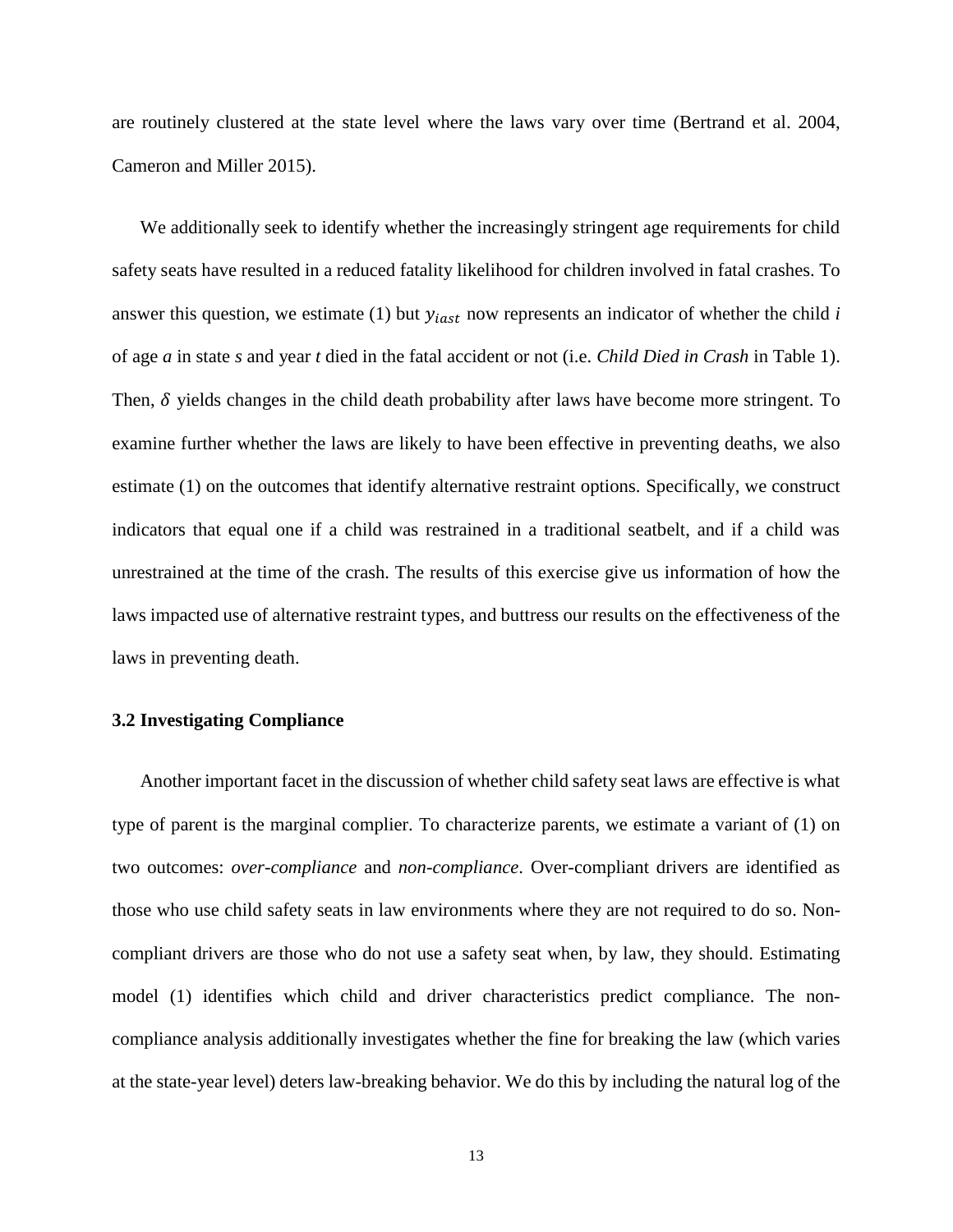fine amount in real 2014 dollars as a regressor. Note that the compliance analysis restricts the sample to (a) children who are not required to be in a child safety seat (*over-compliance*) and, (b) children who are required to be in a child safety seat (*non-compliance*).

#### **3.3 Correcting for Sample Selection**

One potential issue with our empirical approach is that that our data only represent a subset of children traveling in vehicles—namely, those involved in fatal traffic accidents and included in the FARS dataset. It is likely that the characteristics of these children (and their drivers) differ significantly from those of the general population.

To account for this source of selection bias, we use the Porter and Levitt (2001a, b) sample selection correction technique. It eliminates the sample selection bias by focusing only on children who are included in the sample because someone in the *other* car was fatally wounded in the accident. The assumption here is that the restraint choices of the person in the first car are uncorrelated with the driving behavior of the person in the second car. As such, we approximate the results for the full population and also test the sensitivity of the findings with respect to this sample selection correction. Whereas the full sample includes 77,837 child-accident observations, the sample size in the selection-corrected sample decreases to 22,018 child-accident observations. We estimate our main models using both the full and selection-corrected samples, but focus all our extensions on the selection-corrected sample. However, results for the full sample are generally consistent with those reported herein (available upon request).

Comparing columns (3) and (4) with columns (1) and (2) in Table 1 yields evidence on the selection into the FARS dataset. At first sight, many of the mean characteristics look surprisingly similar. However, the selection corrected sample indicates a larger share of children who were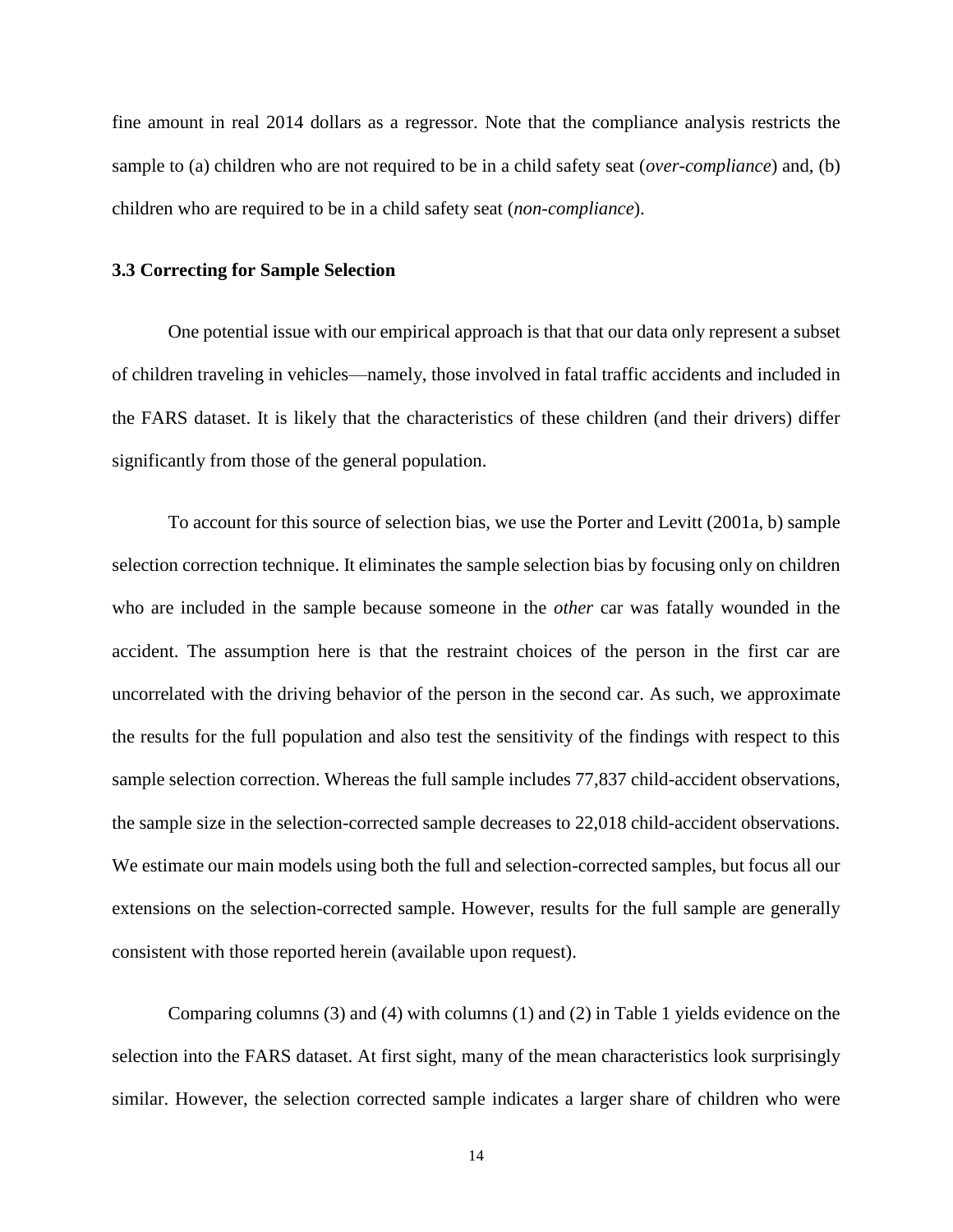restrained in safety seats (41 percent vs. 33 percent) or restrained in traditional seatbelts (32 percent vs. 24 percent). This documents that the full FARS sample clearly represents a negatively selected sample as compared to the full population, at least when it comes to driver safety concerns. Children in the full sample are also more likely to have been seated in the front (29 percent vs. 26 percent) and are significantly more likely to have died in the crash (22 percent vs. 4 percent). The cars are older and more likely to be passenger cars.

#### **4. RESULTS**

#### **4.1 Child Safety Seat Laws, Use and Effectiveness**

#### *Baselines Regression Results*

Table 2, Panel A shows results that address the first research question: namely, how large is the share of marginal parents who change their behavior when laws affecting their children change? Each column represents one regression model as in equation (1). The models differ by the sets of covariates included. Columns (5) and (6) show results for models estimated with the full sample of children, while the first four columns show results for the selection-corrected sample our preferred sample.

#### [Insert Table 2 about here]

Column (1) shows the most parsimonious specification of the DDD model which includes just year, child age, and state fixed effects and is estimated using the selection-corrected sample; the equivalent result using the full sample is reported in column (5). First, we note that both estimates are very similar and not statistically different from one another. Second, the highly significant point estimate in column (1) indicates that child safety seat use increases by 18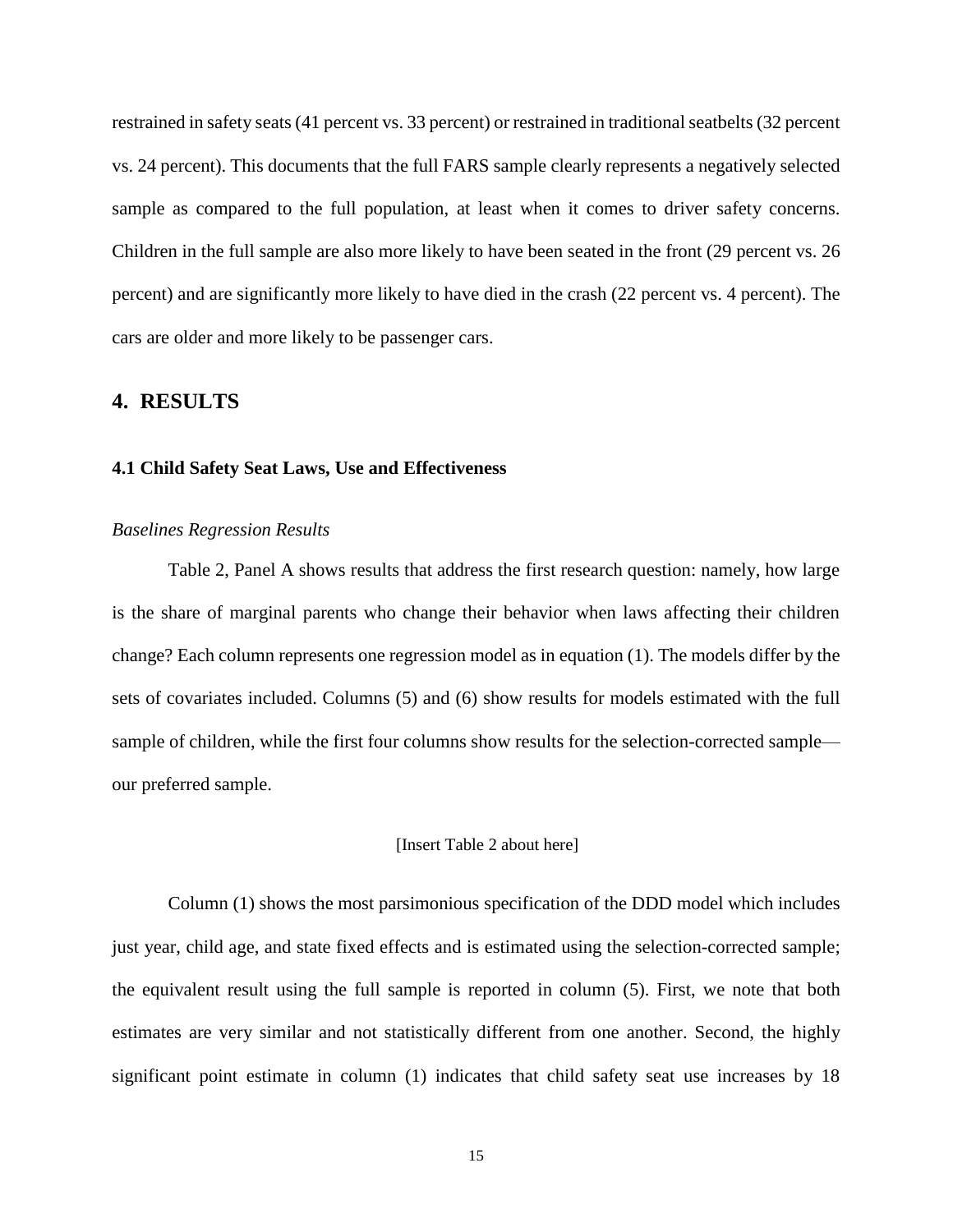percentage points (ppt) when laws require restraint of children in safety seats. The introduction and expansion of safety seat laws more than doubles the share of children who are restrained in safety seats when compared to the pre-reform baseline restraint rate of 17 percent.

Column (2) reports results from a model that includes all first order interactions of child age, state and year covariates. As seen, including all two-way interactions cuts the size of the coefficient in half to 8.7ppt. However, this estimate still represents an increase in safety seat use of 50 percent relative to the baseline. Because the expansions of many state laws occurred in close succession for children of similar ages—as discussed in Section 3—column (2) likely underestimates the true compliance effect. As such, we interpret the 8.7ppt increase in column (2) as a lower bound estimate.

Next we estimate models that exclude the set of  $7*37$  age-year  $(\gamma_a * \theta_t)$  fixed effects (columns (3), (4) and (6)). Column (3) shows an estimated law effect of 31ppt while column (4) reveals an almost identical estimate of 29ppt. Column (4) is our preferred specification: we report an estimate using this specification for the full sample in column (6).

Overall, we learn the following from Table 2: First, correcting the sample with respect to covariates barely alters the coefficient estimate (column (3) vs. column (4)). Obviously, observable features of drivers and accidents are not systematically and simultaneously correlated with changes in laws and compliance. Second, comparing column (4) to column (6), one finds that the coefficient estimates are very robust to the sample selection correction: the confidence intervals largely overlap. Third, the preferred result in column (4) lets us conclude that when laws mandate older children to be restrained in safety seats, the share of children who ride in safety seats increases by 29ppt from a baseline level of 17 percent, or by 173 percent. Note that this estimate can be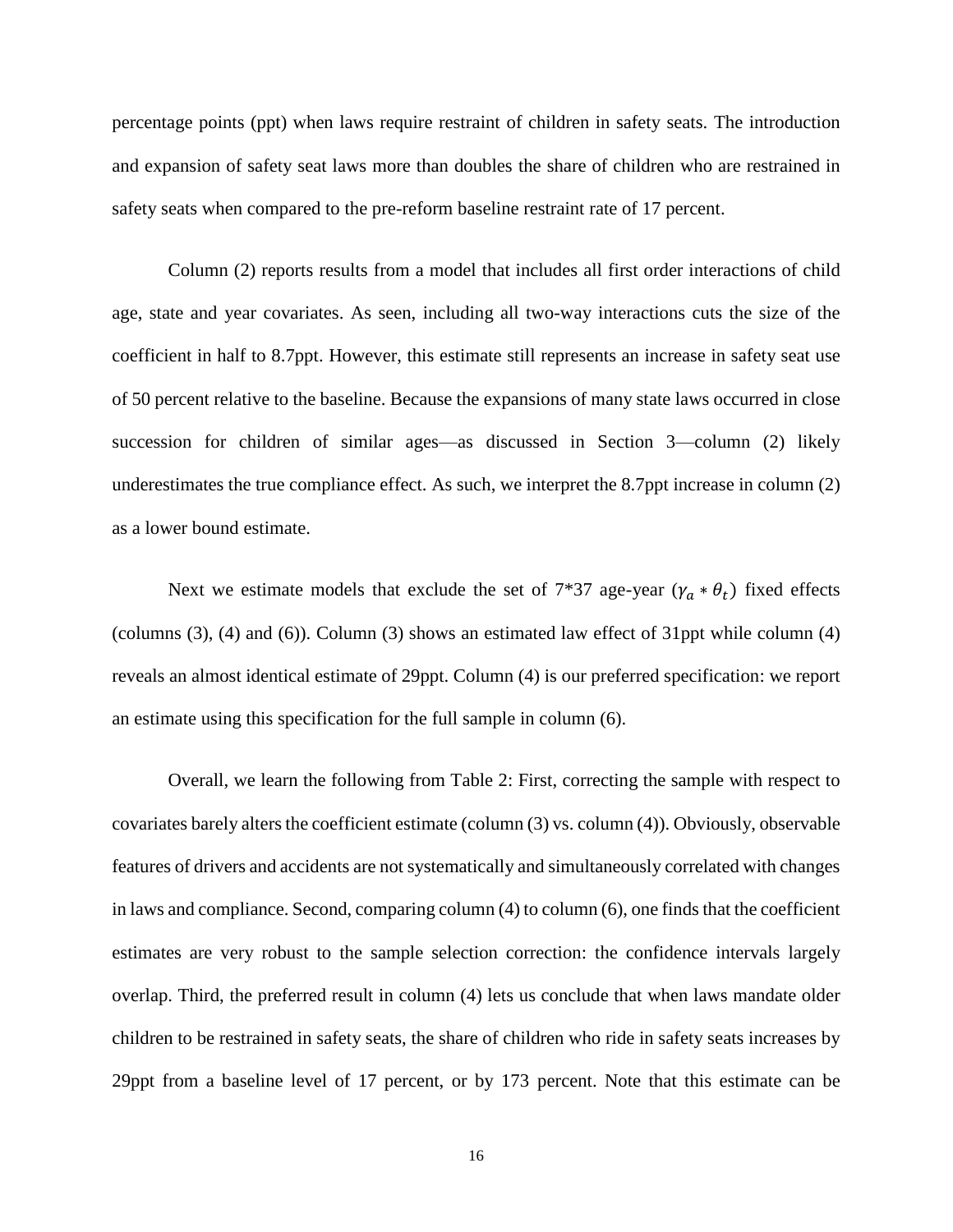interpreted as the long-run effect because the model identifies average post-reform increases in restraint rates for *all* laws—those that were passed 30 years ago and applied to infants as well as those that were passed recently and apply to older children.

According to the American Community Survey (ACS), in 2014, there were 29.8 million children under the age of eight living in US households who owned at least one car (United States Department of Commerce, 2015). To the extent that compliance behavior has remained stable over time, the marginal compliance rate of 29ppt would translate into 8.6 million marginal young children whose parents altered their parenting behavior when laws changed.

#### *Testing for Endogenous Law Changes: Event Study Graph*

Our identification strategy only produces unbiased estimates if legislated changes in the required restraint age are uncorrelated with other state-specific confounding factors that may affect restraint use. Our preferred specification in column (4) of Table 2 routinely includes state-year  $(\theta_t * \lambda_s)$  fixed effects, in addition to age-state  $(\gamma_a * \lambda_s)$  fixed effects, which should eliminate many potential concerns.

Figure 3 plots an event study graph. Event study graphs are common tools to evaluate the validity of the unconfoundedness assumption in settings where many treatments are implemented at different points in time. We estimate the following variant of the main model in equation (1):

$$
y_{iast} = \alpha + \delta \sum_{e=-6}^{6} Law_{ase} + X_{ist}'\beta + \gamma_a + \theta_t + \lambda_s + \theta_t * \lambda_s + \gamma_a * \lambda_s + \varepsilon_{ist}
$$
 (2)

We define event time equal to 0 in the first year when children of age *a* are required to be restrained in child safety seats in state *s.* Years before the law change are defined as event times -6, -5,…,-1 for children of age *a* in state *s*, whereas years subsequent to the law change are defined as 1, 2,…,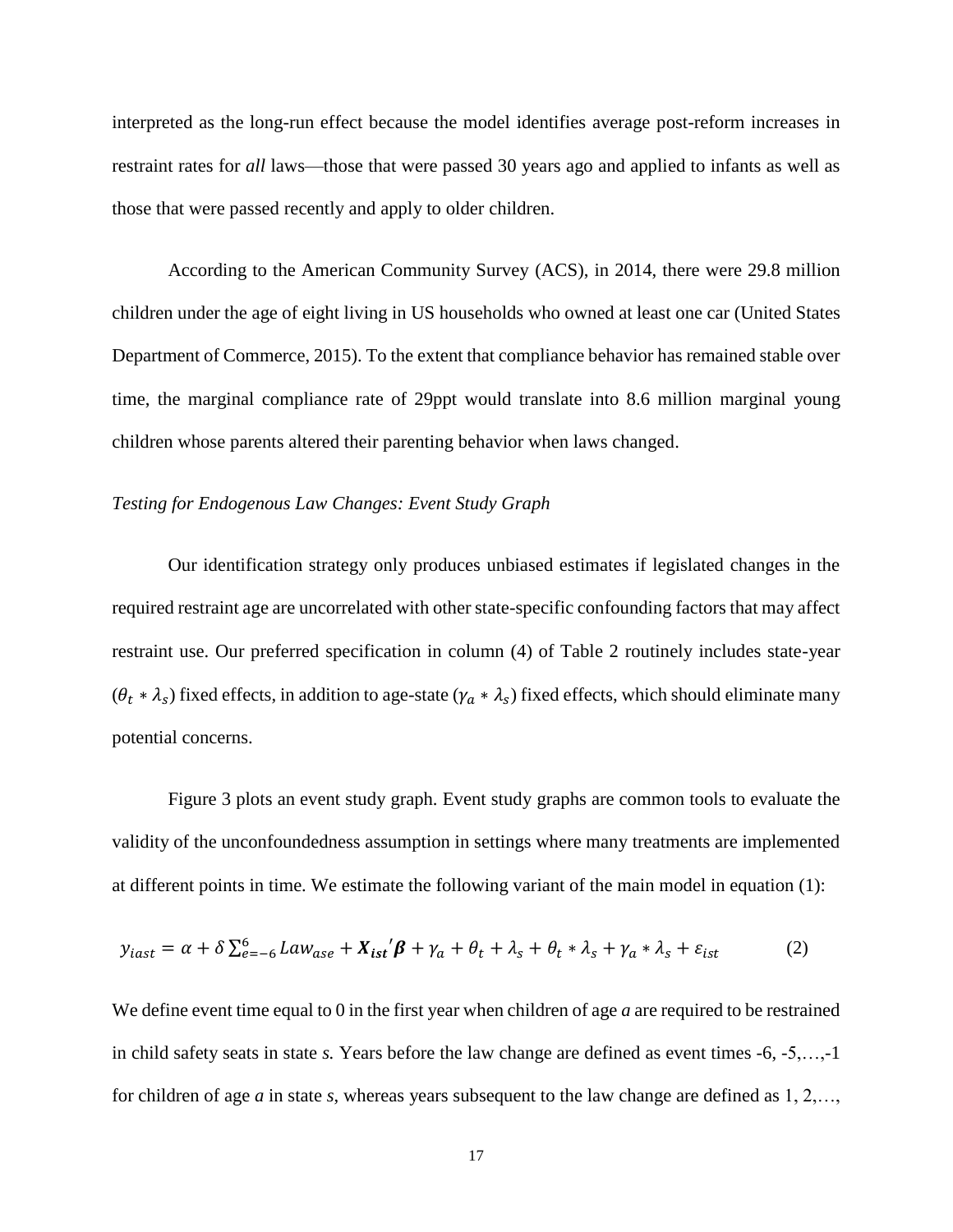6. In model (2),  $Law_{\text{ase}}$  represents a series of indicator variables, one for each event time period in the twelve years surrounding each law change.  $Law_{ase}$  is coded 1 for children of age  $a$ , from state *s*, with event time *e*, and 0 otherwise. We treat event time equal to 0 as the excluded time period, and estimate (2) after controlling for the same fixed effects and covariates as our preferred speciation.

The plotted  $Law_{\text{ase}}$  coefficients construct the event study graph. They show average restraint use in each year before and after law changes for affected children, after controlling for year, state, child age, year-state and state-age effects in restraint use. The shape of the curve allows us to assess the plausibility of the assumption that laws were not passed in reaction to rising or falling trends in the outcome variable. The graph also helps to assess whether systematically correlated unobservable factors could drive trends in the outcome variable that are also correlated with the timing of the laws. Figure 3 shows the event study graph for the selection corrected sample. The reference point is the year when the law was passed, *Event Time '0'* on the x-axis.

#### [Insert Figure 3 about here]

We make the following observations: (a) In the six years priors to a law change, restraint use was significantly lower as compared to post-reform years. (b) There appears to be a slight upward trend in restraint use in the three pre-reform years. However, the trend is relatively moderate as compared to the overall post-reform increase. A slight pre-reform upward trend or anticipation effects would attenuate our compliance estimates. (c) We observe a discrete and clear increase of about 10ppt. in the probability that children are restrained in safety seats in the first post-reform year. (c) The effect of the law continues to grow in subsequent years. One observes an additional 10ppt. increase in the probability of safety seat use during the next four post-reform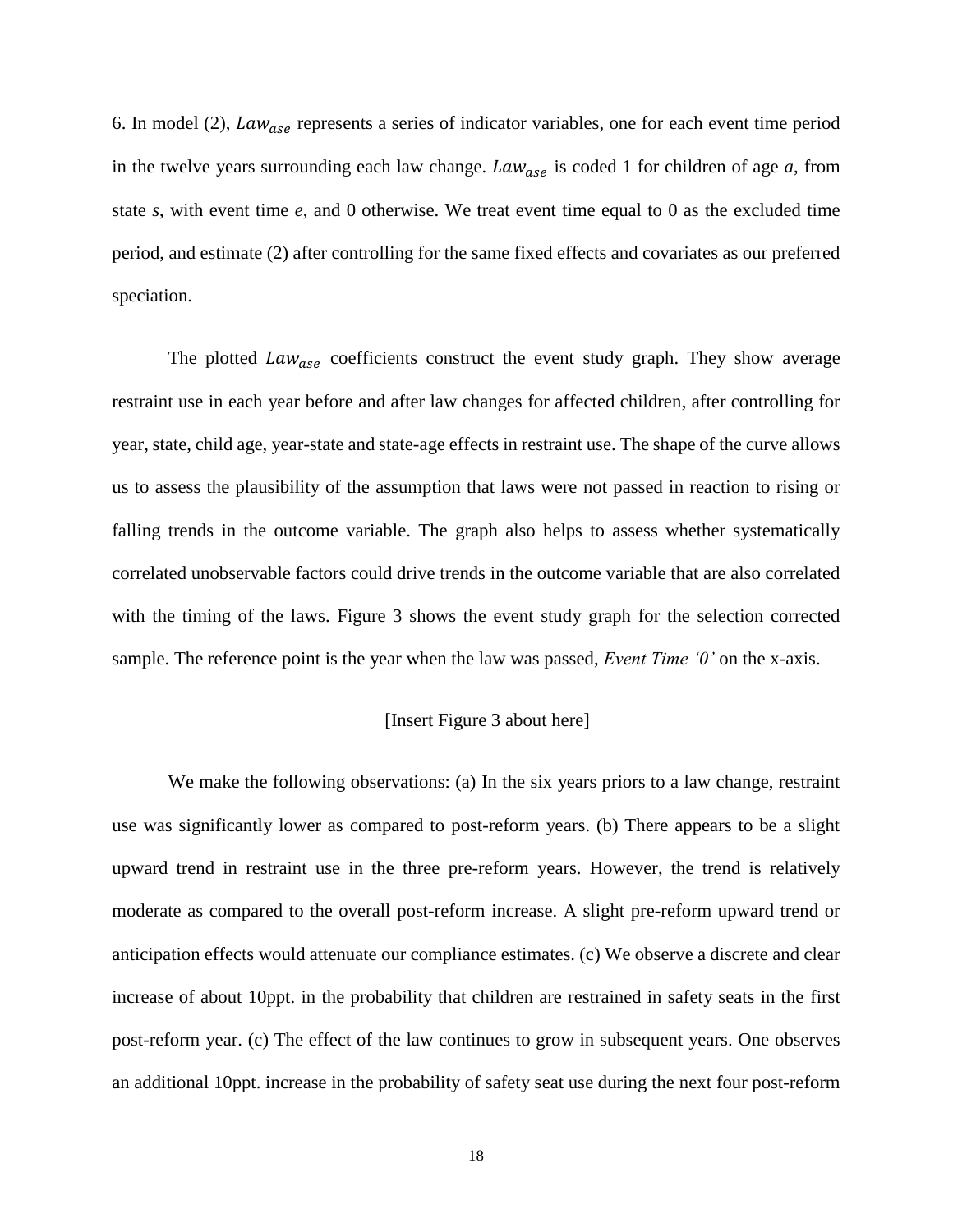years. (d) The magnitude of the plotted coefficients and the shape of the curves are very similar for both the full sample and the selection corrected sample (graph for full sample available upon request).

Note that the increase in compliance plotted in Figure 3 is solely based on six pre and six post-reform years. It can thus be interpreted as the short- to medium-run effect of the laws, whereas the estimated effect in column (4) of Table 2 (Panel A) represents the long-run effect. In sum, Figure 3 provides little evidence of endogenous law changes, but clear evidence for a causal effect of the laws on child safety seat use.

#### *Effects of the Laws on Child Fatality*

Panel B of Table 2 assesses the impact of stricter child safety seat regulations on the likelihood that a child dies in a fatal road accident. Fortunately, this is a relatively rare event. For example, between 2001 and 2011, only 5,779 children below the age of eight died on American roads, an average of 525 per year. Relative to the total of an estimated 29.8 million children under the age of eight in families with cars, this equals a fatality rate of just 0.001 percent.

The six regression results reported in Panel B show the estimated impact of the laws on the outcome variable *child died in crash* (Table 1), and are otherwise identically specified as the models in Panel A. As seen, except for one marginally significant coefficient in column (5), all other five coefficient estimates are small in size and not statistically significant. However, the effects are relatively imprecisely estimated: relative to the mean fatality rate of just 4 percent in the selection corrected sample, the point estimate in column (4) only let us exclude with 95% statistical probability an effect size of more than a negative 1.5ppt, or 39 percent of the mean. Extrapolating to the entire US, we may only say with relative certainty that the more stringent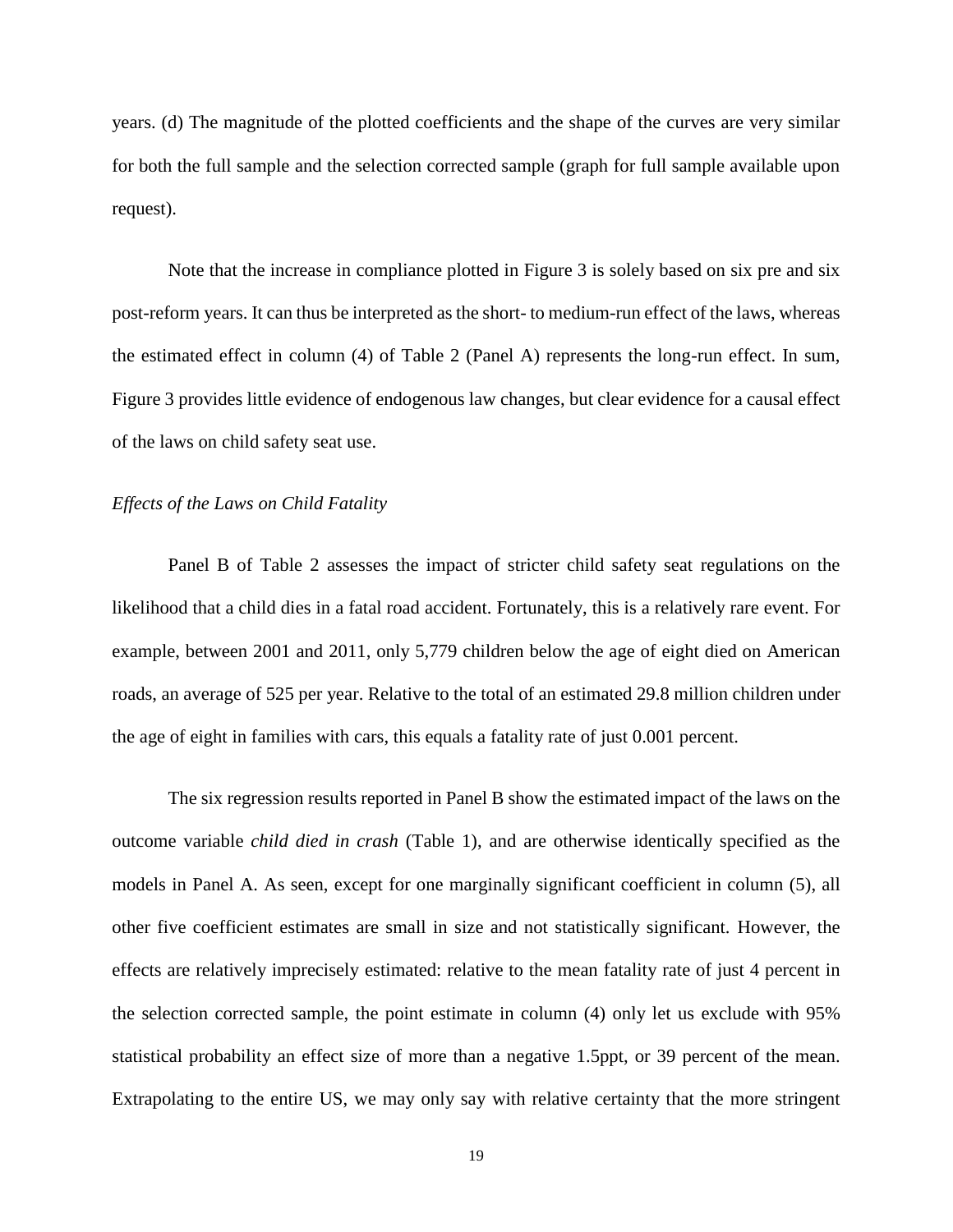child safety seat requirements did not save more than 197 children's lives per year. The precisely estimated point estimate in column (5), by contrast, indicates that more stringent safety seat laws saved 26 young lives per year. Twenty-six saved lives would translate into an economically monetized benefit of \$260M per year, whereas the upper bound estimate from our preferred specification in column (4) translates into a value of\$1,970M—assuming a value of a statistical life of \$10M per child under the age of eight (Viscusi and Aldy 2003).

Note that this estimate includes unintended effects which are potentially triggered when passing safety laws and which operate against the law's intention to save children's lives. Unintended effects include the Peltzman effect, which predicts that parents become riskier drivers because they feel safer when their children are restrained (Peltzman 1975). Unintended consequences may also arise from the fact that many parents do not restrain their children correctly in child safety seats, which can increase the likelihood that a child dies in an accident (Howland et al., 1965; Bull et al., 1988; Decina et al. 1997; Children's Safety Network, 2005; Duchossois et al. 2008; Snowdon et al. 2008; New York Times, 2013; Mirman et al. 2014).

#### **4.2 Mechanisms and Heterogeneity in Effects**

#### *Effects by Child Age*

Next, we take a closer look at the operating mechanisms of the laws and investigate heterogeneity in their effects. First, we differentiate by child age. Parental compliance with child safety laws may differ by child age because of heterogeneity in the assessed potential benefits of the seats. The costs of restraining the child may also differ by child age. In addition, as Figure 2 shows, laws requiring children up to age three to be restrained in safety seats were primarily passed in the 1980s, whereas laws affecting older children were primarily passed in the new millennium.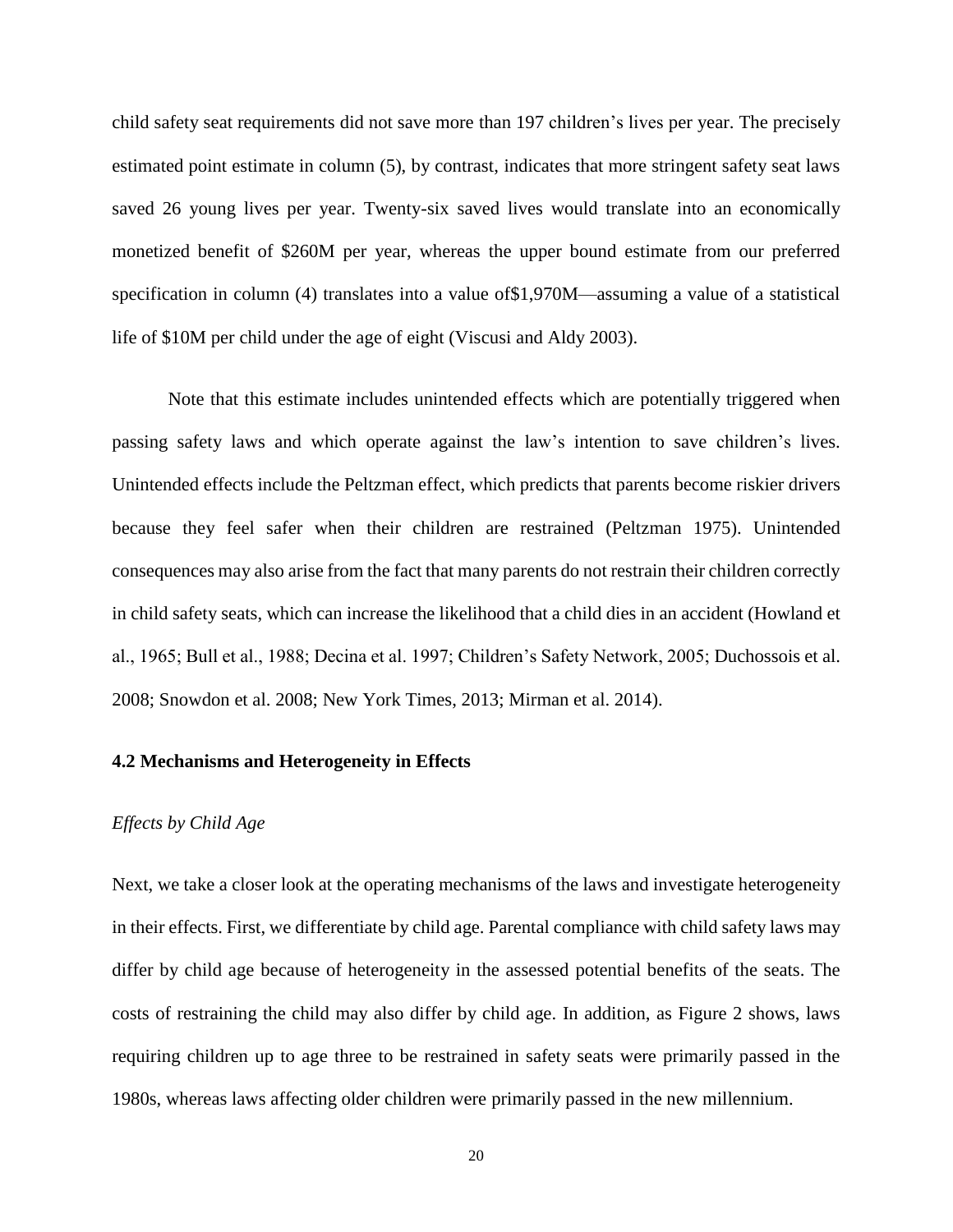We repeat our baseline analyses separately for children of ages 0 to 7. Because we run the model in equation (1) for each age group separately, the DDD model reduces to a simple DD model where the laws vary across states and over time for each age group. Each column of Table 3 show a result from one of the eight separate DD models by child age. All results are produced using the selection corrected sample.

Panel A reports results from standard DD models which control for a full set of state and year fixed effects. As seen, the coefficient estimates vary in size from 2.5ppt (for age 0) to 18.5ppt (for age 6). Further, the average pre-reform restraint use rate ("over-compliance") varies highly by child age. We find significant point estimates for laws affecting children aged 1 (7.5ppt, 16 percent), aged 3 (9.0ppt, 32 percent), aged 5 (12.0ppt, 100 percent), aged 6 (18.5ppt, 300 percent) and aged 7 (11.7ppt, 400 percent). The estimated effect for children aged below 1, aged 2 or 4 are smaller, and not significantly different than 0.

Two important factors may contribute to differences in law effectiveness rates expressed in percent by child age. First, the share of children in safety seats in pre-reform years differs significantly by age. Whereas among one year olds, nearly 50 percent were restrained before they were required to be by law, among seven year olds, only 3 percent rode in safety seats before the law required them to. The differences in the baseline over-compliance rates are a crucial determinant of the calculated differences in law effectiveness rates in percent. It is reasonable to assume, and supported by the pre-reform over-compliance rates, that parents generally see a higher necessity to restrain infants as compared to seven year old children in the *absence* of a law. Another interpretation could be that increasingly stringent laws have crowded out parents' personal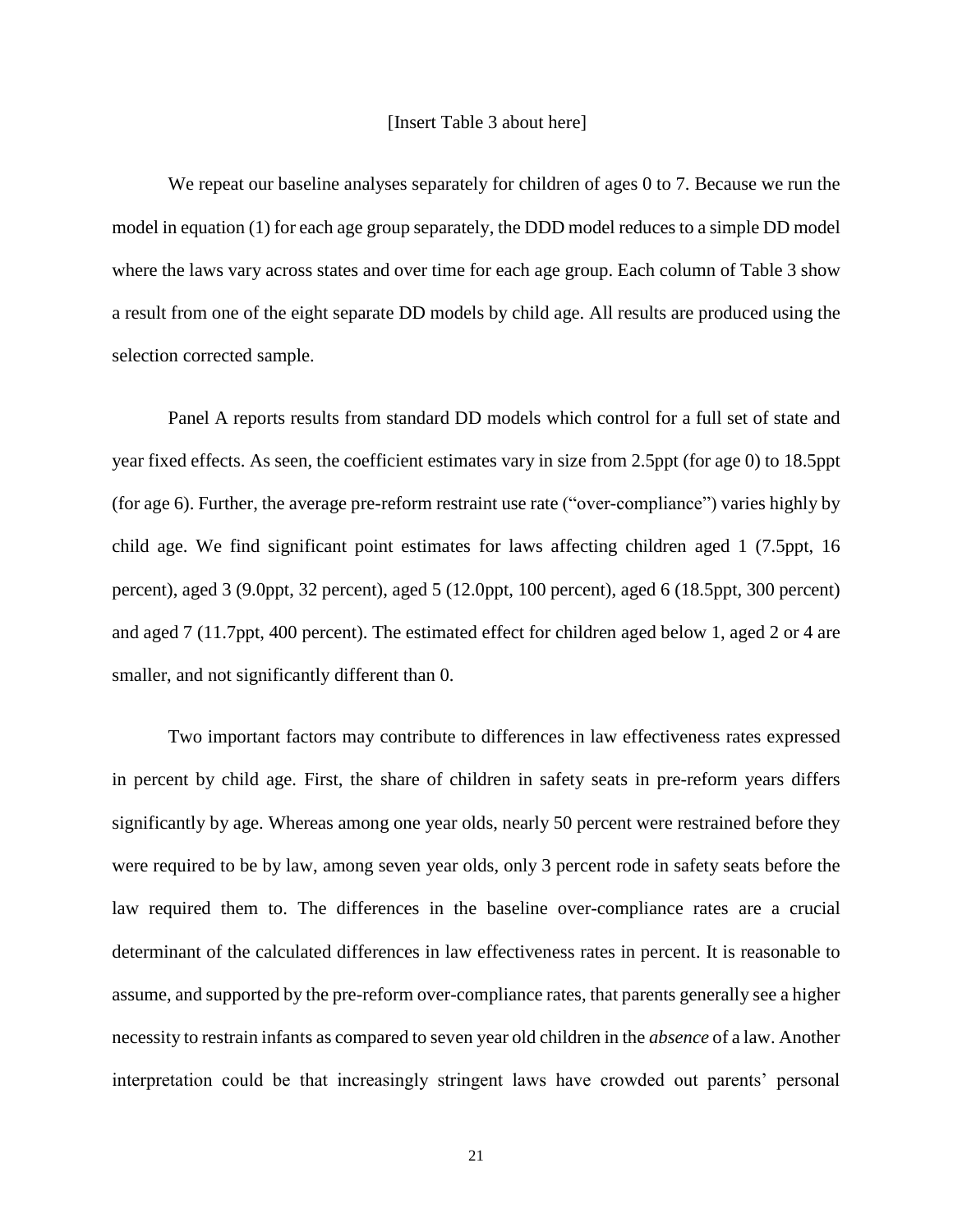motivation or ability to make decisions that deviate from legal norms (Frey 2002; Fehr and Schmidt 2007).

Second, because laws affecting children of different ages were implemented in different decades, it is econometrically difficult to disentangle the effectiveness of laws from the changes due to evolving social norms. For example, it may be less socially acceptable today to not restraint a child if legally required as compared to the 1980s. It could also be that parents have become more or less law-abiding.

Because essentially all laws requiring children aged 0 to 2 to be restrained in safety seats were passed at the same time within 3 years of each other, econometric models with year fixed effects absorb much of the variation in child safety seat use in this legislative era. In the extreme, if all states had implemented laws for one-year olds in the same year, then the year dummy would net out the common increase in safety seat use even if the law was highly effective. Hence, we estimate our models after replacing all year fixed effects with state-specific linear time trends, and show results in Panel B of Table 3.

The exclusion of the year fixed effects increases the magnitude of the estimated effects for all age groups. As expected, this holds particularly for younger age groups, for whom law enactment dates are much more closely clustered than for older children. In absolute terms, and in line with intuition, the marginal compliance rates are very high for infants below the age of one (39ppt) and one year olds (26ppt). Maybe surprisingly, very high marginal compliance rates are also found for children aged five (30ppt) and six (29ppt). Laws impacting children aged 2 and 3, however, do not appear to have induced as many parents to take up child seat use.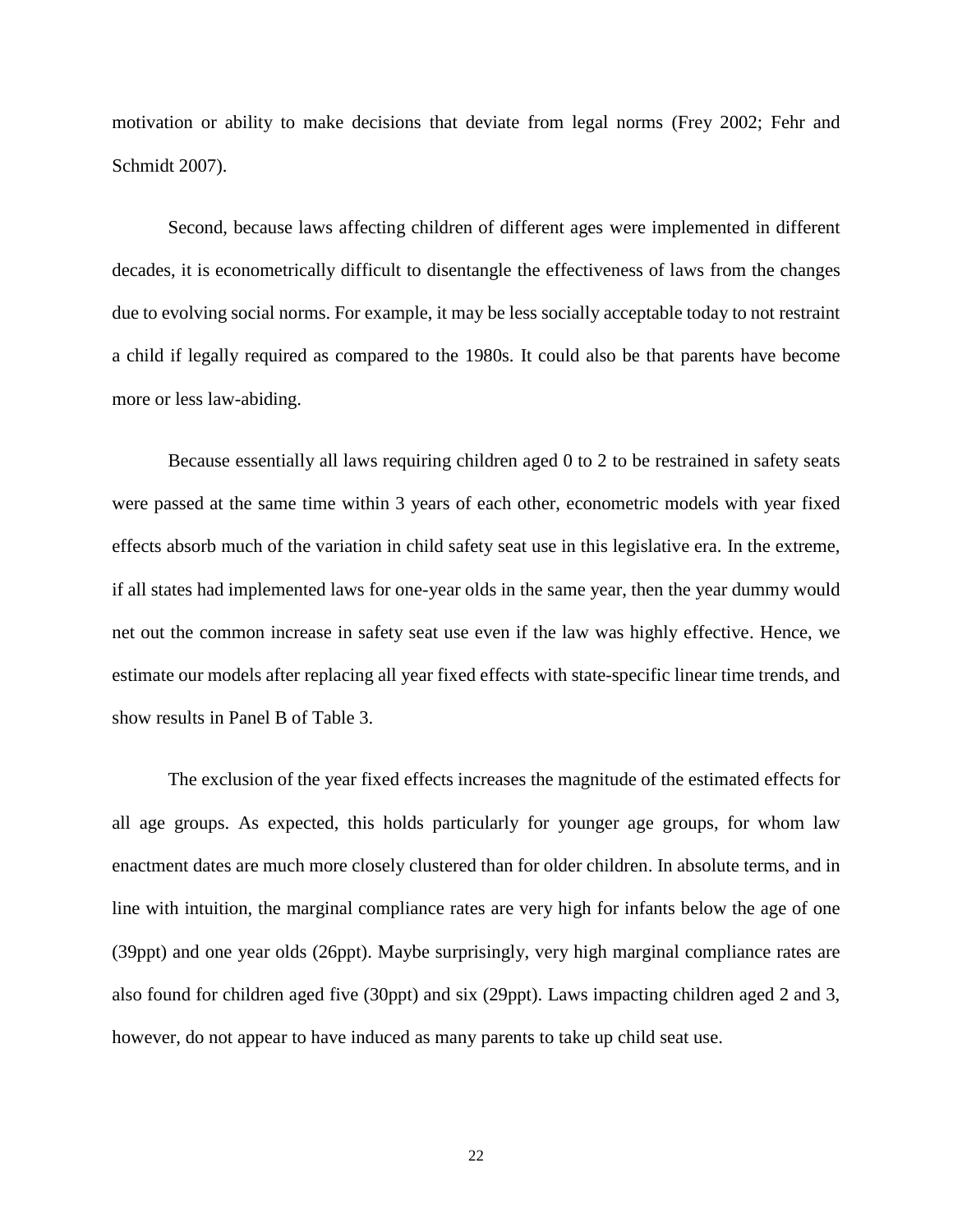#### *Shift in Alternative Restraint Use*

The policy implications of the law changes—as well as any effect they may have had on children's fatality rates—are highly dependent on the alternative restraint choices of parents. If the law was effective primarily for parents who otherwise would have driven with unrestrained children, then we should expect the law changes to be effective in reducing fatalities. However, if the increased age requirements primarily shifted parents from use of traditional seatbelts to child safety seats, the results may be more nuanced. Previous research has suggested that child safety seats are no better than seatbelts at preventing fatalities (Levitt 2008; Levitt et al. 2010; Jones and Ziebarth 2016).

#### [Insert Tables 4 about here]

Table 4 investigates how the law affected the use of traditional seatbelts and the probability of children being unrestrained. We estimate model (1) on two new outcomes variables: *traditional seat belt* use (column (2)), and *no restraint* use (column (3)). The estimate in column (1) is the estimate from our preferred model in column (4) of Table 2 [Panel A] using state, year and age fixed effects in addition to state-year and state-age fixed effects as well as socio-demographic controls.

The empirical evidence is very clear. While there is a small decrease in the probability that a child involved in a crash was unrestrained after a child safety seat law was passed, there is a substantial decrease in the proportion of children who were restrained in traditional seatbelts. This is intuitively plausible: Marginally complying parents were those who previously used traditional seat belts—and not (irresponsible) parents not restraining their children at all—before it became mandatory to restrain their children in safety seats. Table 4 clearly shows that traditional seat belt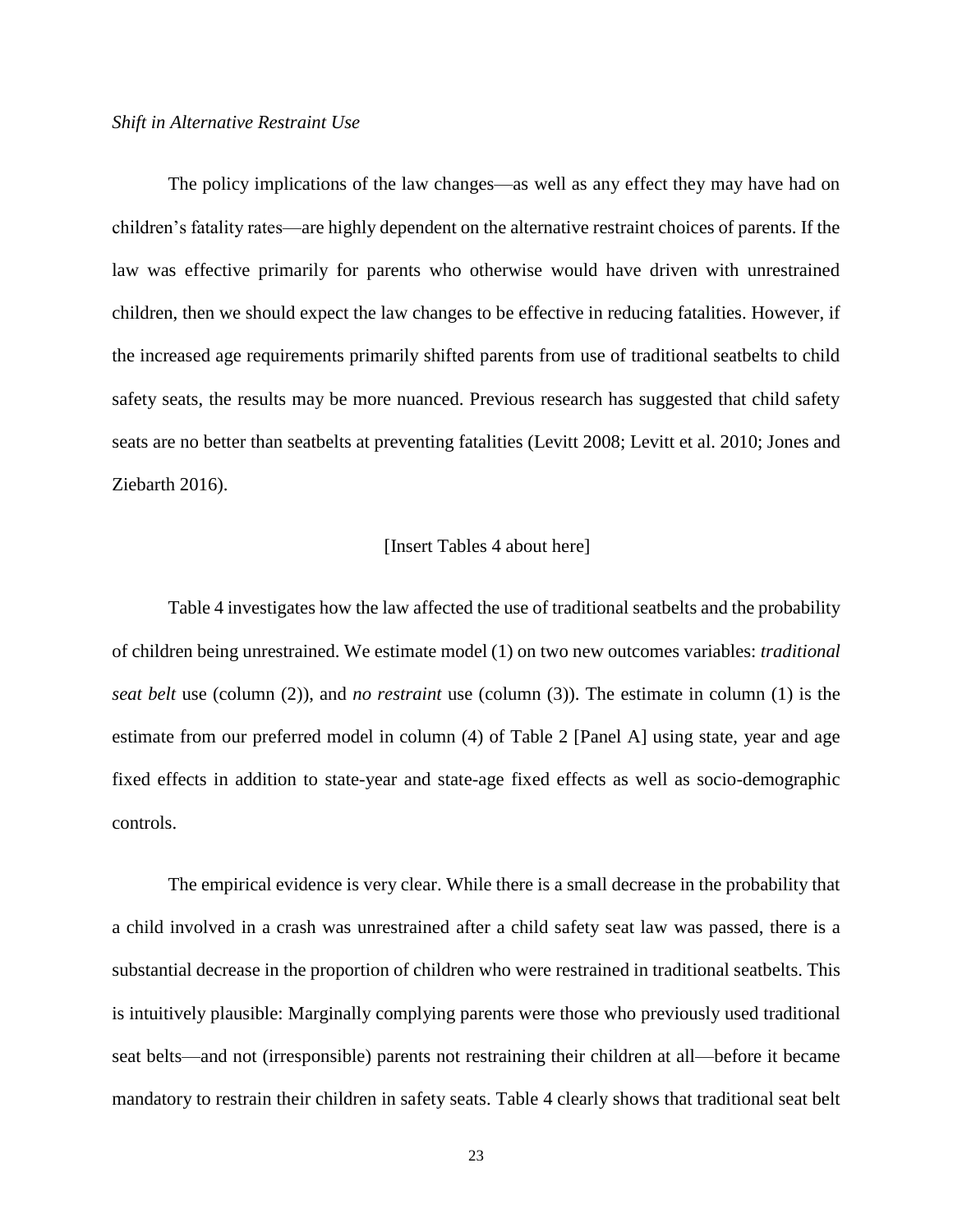use decreased by almost exactly the same amount than child safety seat use increased post-reform. This finding adds further credibility to our identification strategy.

#### **4.3 Who are the Non-Complying and Over-Complying Parents?**

In light of our results indicating that the laws were highly effective in promoting use of child safety seats, two important questions arise: First, which types of parents used child safety seats *before* they were required to do so? And second, which types of parents chose to ignore the laws *after they were enacted?* Table 5 reports results of analyses intended to answer these questions. Column (1) shows predictors of over-compliance—the decision to use a child safety seat when not required to do so. Column (2) shows predictors of non-compliance. We estimate the model for over-compliance after limiting the sample to children who are not covered by a law; the analysis of non-compliance is conducted only among children who by law, ought to have been in a child safety seat. Models include controls for year and state, along with the observable demographics reported in the table.

#### [Insert Table 5 about here]

The results in column (1) show that male drivers, younger drivers and older drivers, as well as drivers with previous serious traffic violations are all less likely to use a safety seats when not required to do so. We additionally see that drivers who are in a passenger car—as opposed to SUVs, vans or trucks—are less likely to over-comply, whereas drivers with newer cars are more likely to over-comply. Child age also appears to be an important predictor of over-compliance, with older children being less likely to be restrained in a child safety seat when not required to be. The analysis suggests that more safety-conscious drivers—those without any major violations and those vans or SUVs—were those who used safety seats even in the absence of a law.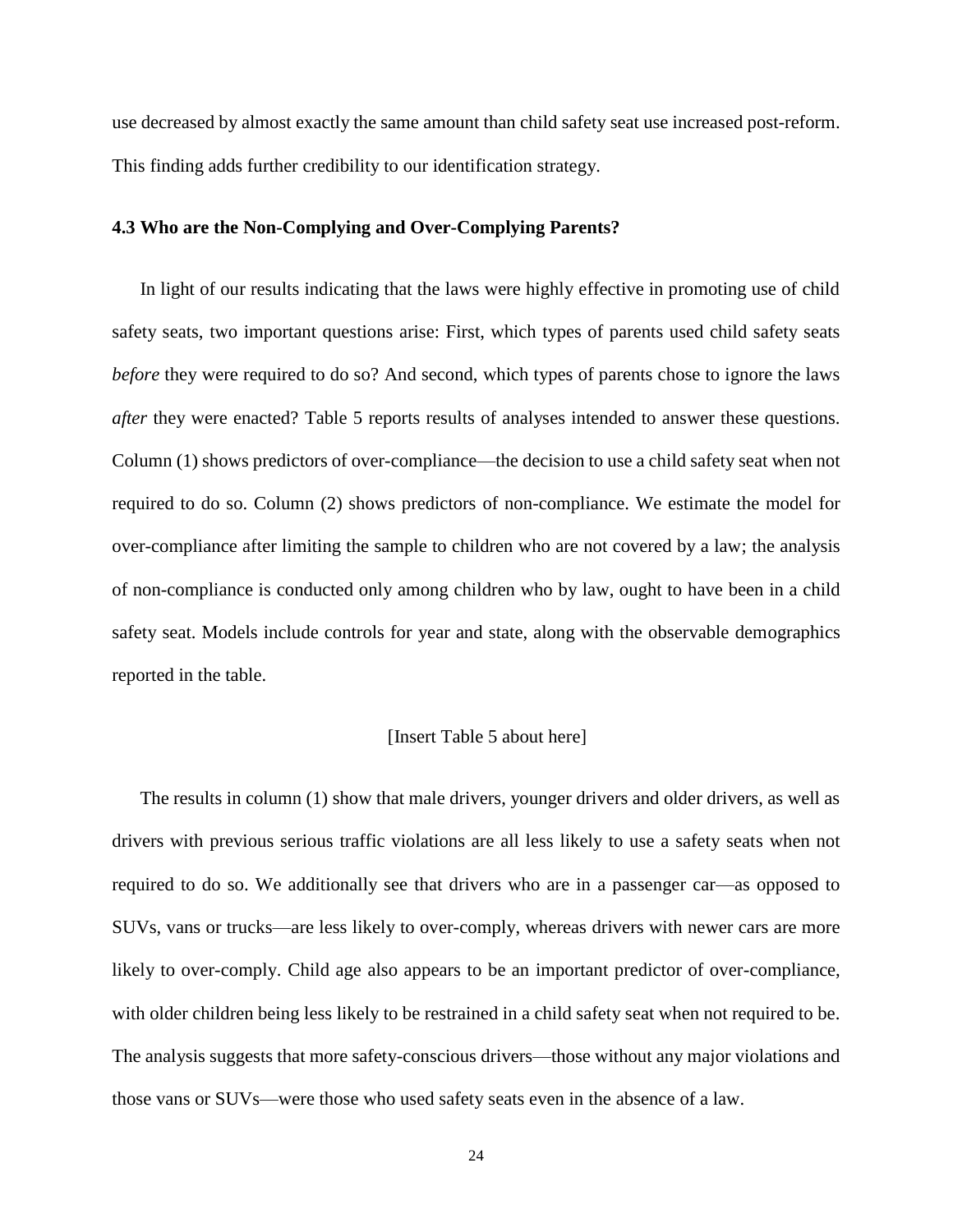Column (2) shows the results for non-compliant behavior. Along with the driver, child, car and crash-specific characteristics, we additionally test for whether the legal fine for non-compliance deters non-compliant behavior. The fine for non-compliance varies significantly by state and year. Specifically, for recent years, they vary between \$20 in West Virginia up to \$500 in Nevada for first time offenders (IIHS 2013).

Again, the results indicate that male drivers, younger and older drivers, and drivers with previous major violations are more likely to be non-compliant with the law. Our one quasi-measure of wealth also appears related to compliance behavior: drivers of newer cars are more likely to comply. Older children appear more likely to be unrestrained or restrained with a traditional seat belt when, by law, they should have been in a child safety seat.

An interesting finding is that the fines for non-compliance do not appear to be an effective deterrent. In term of the cost vs. signaling hypothesis outlined above, this suggests that parents may be insensitive to the direct legal costs of restraint, and instead may view the law as an information signal that child safety seats are effective.

#### **5. CONCLUSION**

This paper had two main objectives. First, using real-world data on all fatal accidents in the US from 1975 to 2011, we test whether stricter state requirements are effective in increasing the actual age of children in child safety seats. We additionally investigate whether the laws were effective in reducing children's fatality risk when involved in a fatal accident. Second, we investigate what factors are important determinants of compliance behavior.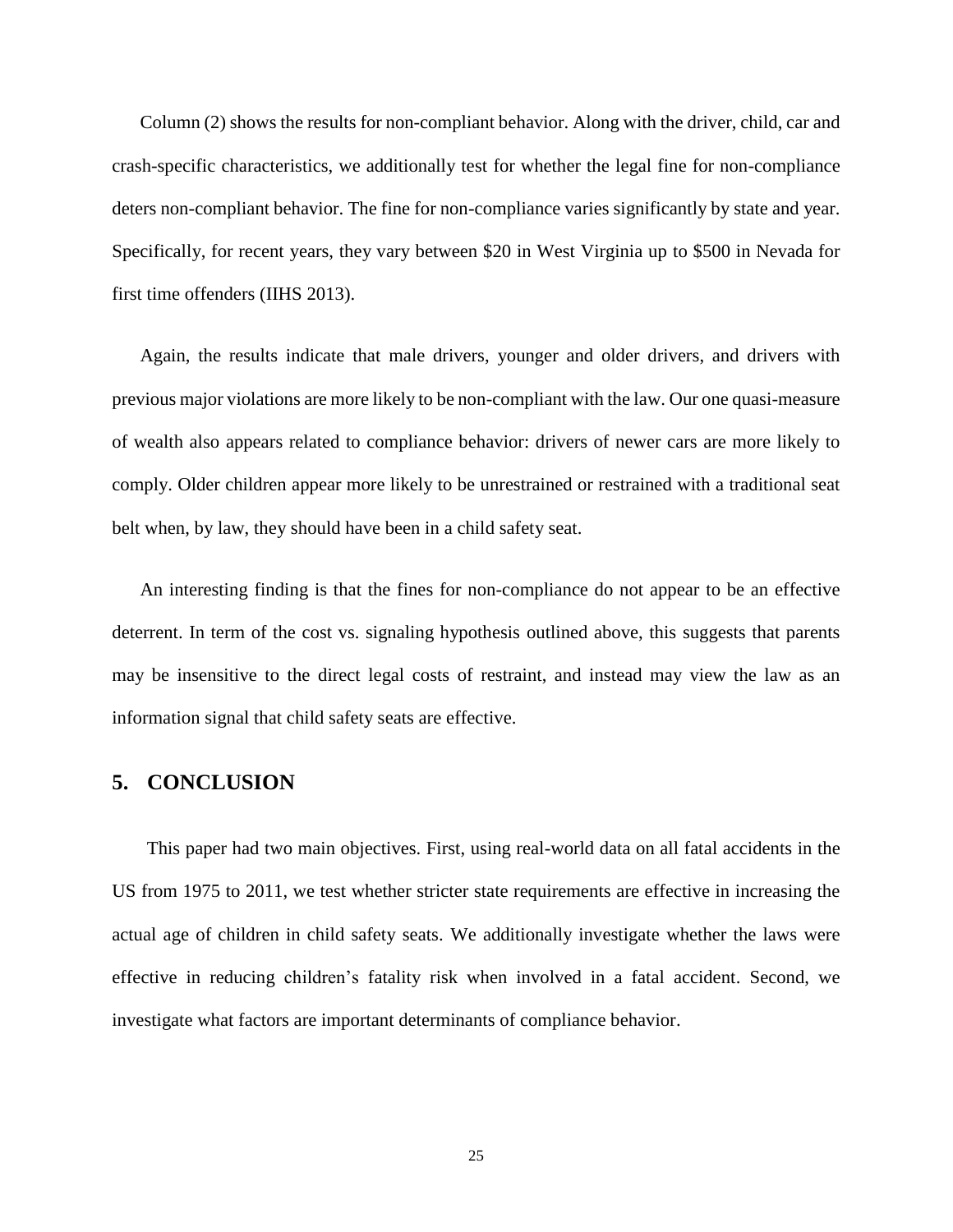With respect to the first paper objective: We find that tighter state-level requirements governing the use of child safety seats are highly effective in increasing the actual age of children in child safety seats in the US. When states pass laws making it mandatory that older children are restrained in safety seats, the likelihood for those children to be restrained increases by about 25ppt in the short- to medium-run, and by almost 30ppt in the long-run. This estimate is of importance in many policy-relevant contexts because it identifies the share of marginal children whose guardians change their behavior when policymakers pass new laws. The parents of an estimated 8.6 million American children responded to these legislative changes intend to improve children's welfare.

With 95% statistical certainty, we can exclude the possibility that passing stricter legal age requirements for child safety seats saved more than two hundred young lives per year. One significant point estimate suggest that more stringent laws only saved 26 lives per year, albeit among a highly selective sample of children involved in fatal accidents. When applying common values to assess the value of statistical lives, for example \$10M, the monetized benefits in terms of lives saved falls between \$260M and \$1.97B per year. At a median price of \$200 per safety seat, the cost of buying one for each American child under 8 living in a household with a car is \$5.96B. However, in assessing the safety impact of the laws, it is important to consider that our results do not bear on other potential safety impacts of child safety seat laws, such as a reduced injury rate.

From an economic standpoint, parents who believe in the effectiveness of safety seats (and for whom expected benefits outweigh costs) will restrain their children even in the absence of laws and "over-comply." We find that this share of voluntary safety seat users has decreased from 48 percent among children of age one in the 1980s, to 12 percent among children of age five and a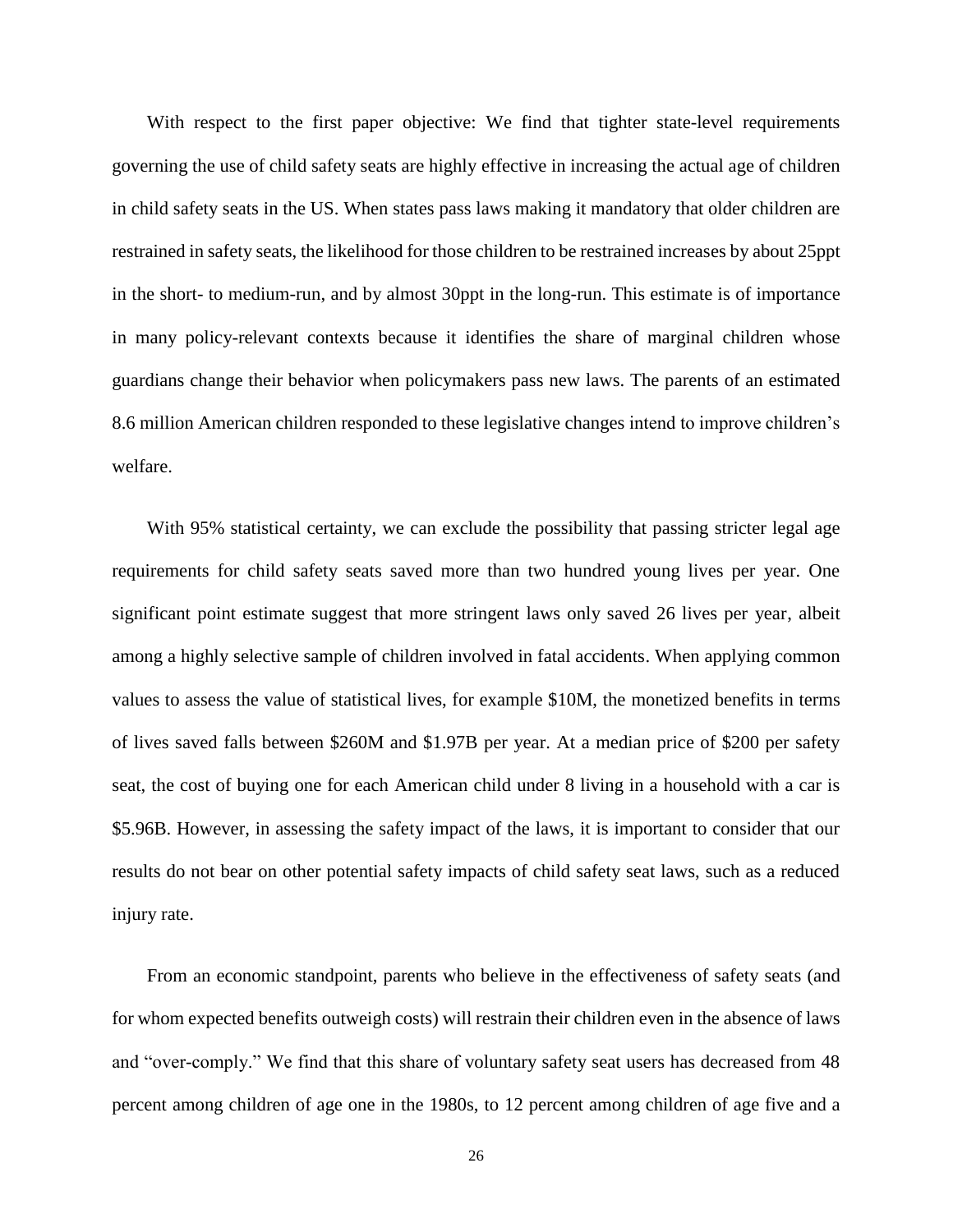mere 3 percent among children of age seven. Despite this decrease in pre-reform over-compliance behavior, the effectiveness of the laws in changing behaviors has remained relatively constant over time. Across the entire child age distribution up to age 8, we find that safety seat use increases by up to 30ppt when laws become more stringent. Furthermore, we provide evidence suggesting that the cost of breaking the law—i.e., how high the fine is—is not a significant deterrent for noncompliance. Rather, compliance is related to socio-demographics, such as driver age and gender, tastes for risk, such as previous traffic violations and vehicle type, and our quasi-measure of wealth—having a newer car. In sum, these results suggest that in a child safety context, compliant behavior is generated through the signaling effect of the law, rather than through its punitive force.

### **LITERATURE**

Anderson ML (2008). Safety for whom? The effects of light trucks on traffic fatalities, *Journal of Health Economics*, 27(4): 973-989.

Anderson ML, Auffhammer, M (2014). Pounds That Kill: The External Costs of Vehicle Weight, *Review of Economic Studies*, 81(2): 535-571.

Anderson MD, Hansen, B, Rees DI (2013). Medical Marijuana Laws, Traffic Fatalities, and Alcohol Consumption, *Journal of Law and Economics*, 56 (2), 333-369.

Arbogast KB, Durbin DR, Cornejo RA, Kallan MJ, Winston FK (2004). An Evaluation of the Effectiveness of Forward Facing Child Restraint Systems, *Accident Analysis and Prevention,* 36(4): 585-589

Bae JY, Anderson E, Silver D, Macinko, J (2014). Child passenger safety laws in the United States, 1978– 2010: Policy diffusion in the absence of strong federal intervention, *Social Science & Medicine*, 100: 30- 37

Bertrand M, Duflo E, Mullainathan S (2004). How Much Should We Trust Differences-In-Differences Estimates? *The Quarterly Journal of Economics*, 119(1): 249-275.

Bull MJ, Stroup KB, and Gerhart S. 1988. "Misuse of car safety seats," *Pediatrics*, 81(1): 98-101.

Cameron CA, Miller DL (2015). A Practitioner's Guide to Cluster-Robust Inference, *Journal of Human Resources*, 50(2): 317-372.

Carpenter CS, Stehr M (2018). The effects of mandatory seatbelt laws on seatbelt use, motor vehicle fatalities, and crash-related injuries among youths," *Journal of Health Economics*, 27(3): 642-662.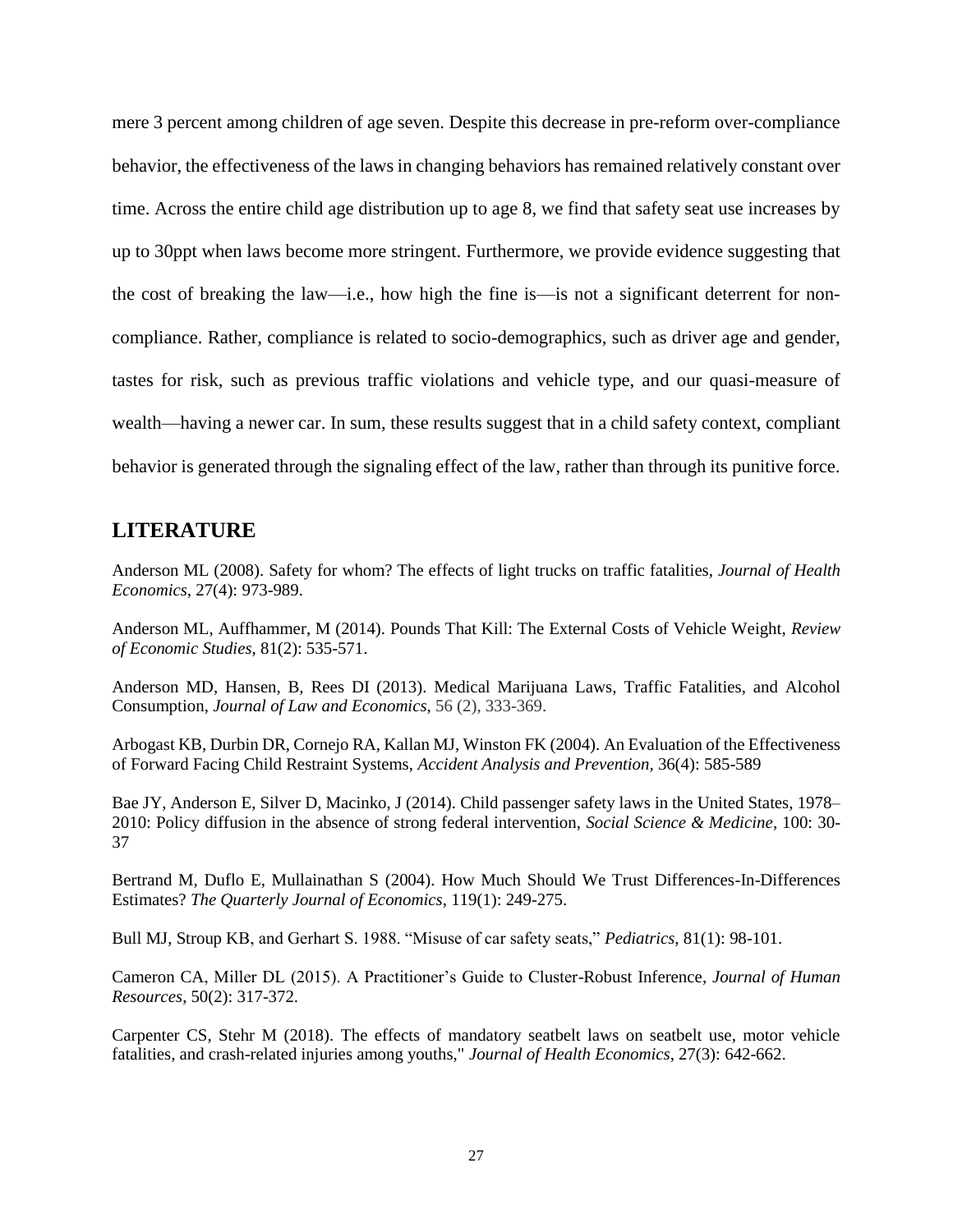Carpenter CS, Stehr M (2011). Intended and Unintended Consequences of Youth Bicycle Helmet Laws, *Journal of Law and Economics*, 54(2): 305 – 324.

Case A, Paxson C (2002): Parental Behavior And Child Health, *Health Affairs*, 21(2): 164-178.

Children's Safety Network. 2005. "Child safety seats: How large are the benefits?" available at [http://www.childrenssafetynetwork.org/sites/childrenssafetynetwork.org/files/child\\_safety\\_seats\\_childho](http://www.childrenssafetynetwork.org/sites/childrenssafetynetwork.org/files/child_safety_seats_childhood_injury_cost_prevention.pdf) [od\\_injury\\_cost\\_prevention.pdf,](http://www.childrenssafetynetwork.org/sites/childrenssafetynetwork.org/files/child_safety_seats_childhood_injury_cost_prevention.pdf) last accessed on October 7, 2013.

Cohen A., Einav, L (2003). The Effects of Mandatory Seat Belt Laws on Driving Behavior and Traffic Fatalities, *The Review of Economics and Statistics*, 85(4): 828-843.

Cotti, CD, Walker, DM (2010). The Impact of Casinos on Fatal Alcohol-Related Traffic Accidents in the United States, *Journal of Health Economics*, 29(6): 788-796.

Daly L, Kallan MJ, Arbogast KB, Durbin, DR. 2006. Risk of injury to child passengers in Sport Utility Vehicles*, Pediatrics*, 117(1): 9-14.

Dee TS, Grabowski DC, Morrisey MA (2005). Graduated driver licensing and teen traffic fatalities, *Journal of Health Economics*, 24(3): 571-589.

Dee TS (2009). Motorcycle helmets and traffic safety, *Journal of Health Economics*, 28(2): 398-412.

De Jong P (2010). The Health Impact of Mandatory Bicycle Helmet Laws, *Risk Analysis*, 32(5): 782-790.

Dills AK (2009). Social host liability for minors and underage drunk-driving accidents, *Journal of Health Economics,* 29(2): 241-249.

Durbin DR, Elliot MR, Winston FK (2003). Belt-Positioning Booster Seats and Reduction in Risk of Injury among Children in Vehicle Crashes, *Journal of the American Medical Association*; 289(14): 2835-2840.

Evans WN, Graham JD (1990). An Estimate of the Lifesaving benefit of child restraint use legislation, *Journal of Health Economics*, 9(2): 121-140.

Elloitt MR, Kallan, MJ, Durbin DR, Winston FK (2006). Effectiveness of child safety seats vs. seat belts in reducing risk for death in children in passenger vehicle crashes, *Archives of Pediatrics and Adolescent Medicine*, 160(6): 617-621.

Fehr E, Schmidt KM (2007). Adding a Stick to the Carrot? The Interaction of Bonuses and Fines, *The American Economic Review*, *97*(2): 177–181.

French, MT, Gulcin G, Homer, JF (2009). Public policies and motorcycle safety, *Journal of Health Economics*, 28(4): 831-838.

Frey BS (1992). Tertium Datur: Pricing, Regulating and Intrinsic Motivation, *Kyklos*, 45(2): 161-184.

Hansen B. (2015): Punishment and Deterrence: Evidence from Drunk Driving, *American Economic Review*, 105(4):1581-1617.

Howland W J, Curry J L, Buffington C B. 1965. Fulcrum fractures of the lumbar spine: Transverse fracture induced by an improperly placed seat belt, *JAMA*, 193(3): 240-241.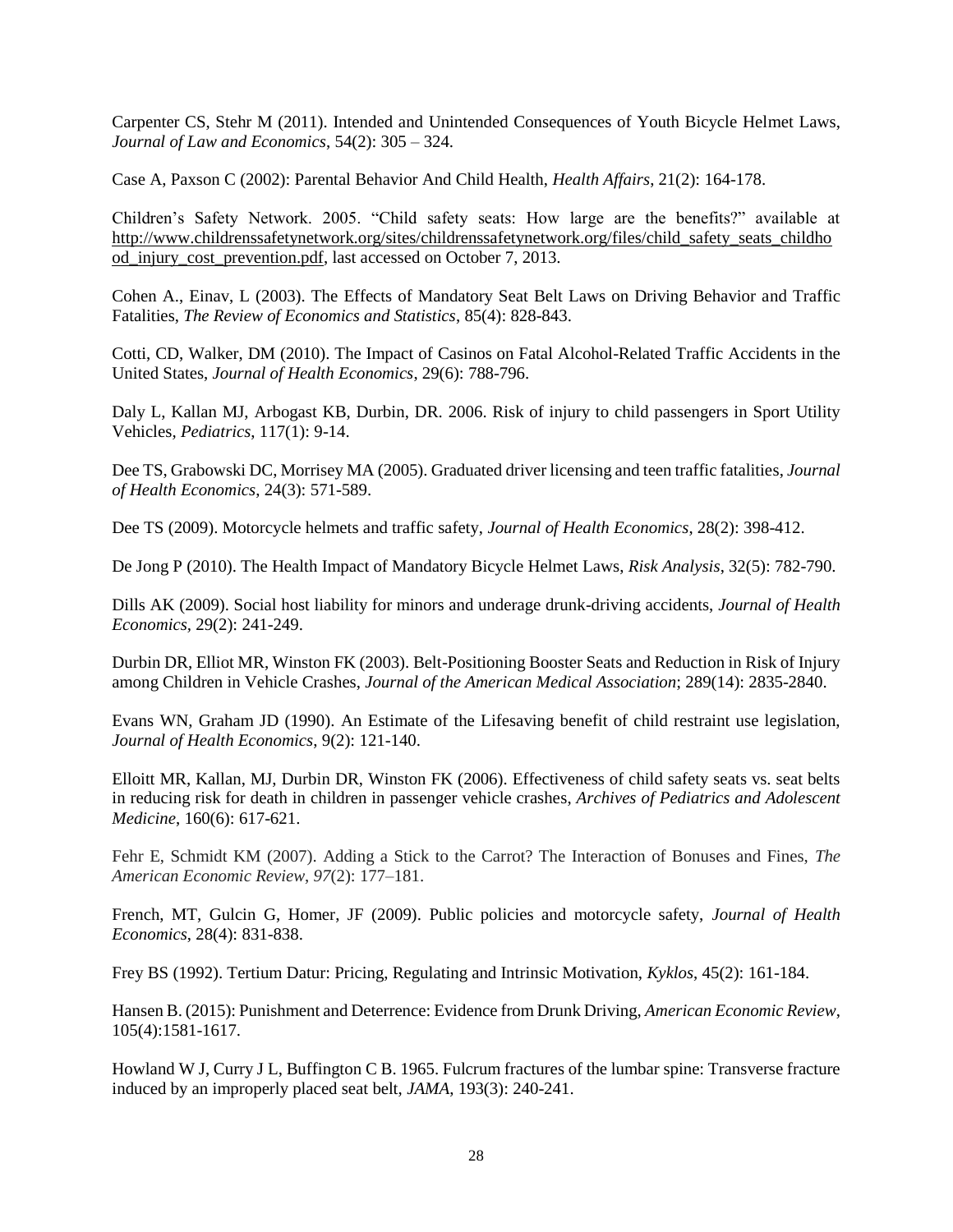Insurance Institute for Highway Safety (IIHS) (2013). *State Laws*. Available at [http://www.iihs.org/iihs/topics/laws/safetybeltuse?topicName=child-safety,](http://www.iihs.org/iihs/topics/laws/safetybeltuse?topicName=child-safety) last updated on Nov. 10, 2013. Accessed October 3, 2015

Hakes JK, Viscusi WK (2007). Automobile Seatbelt Usage and the Value of Statistical Life, *Southern Economic Journal*, 73(3): 659–676.

Henary B, Sherwood CP, Crandall JR, et al. (2007). Car safety seats for children: rear facing for best protection. *Injury Prevention*, 13(6): 398-402.

Hertz E (1996). *Revised Estimates of Child Restraint Effectiveness*. Available at [http://www](http://www-nrd.nhtsa.dot.gov/Pubs/96855.pdf)[nrd.nhtsa.dot.gov/Pubs/96855.pdf,](http://www-nrd.nhtsa.dot.gov/Pubs/96855.pdf) accessed September 30, 2015

Jones L, Ziebarth NR (2016)[. Successful Scientific Replication and Extension of Levitt \(2008\):](http://onlinelibrary.wiley.com/doi/10.1002/jae.2449/abstract) Child Seats [Are Still No Safer Than Seat Belts.](http://onlinelibrary.wiley.com/doi/10.1002/jae.2449/abstract) *Journal of Applied Econometrics, forthcoming*

Kahane CJ (1986). *An Evaluation of Child Passenger Safety: The Effectiveness and Benefits of Safety Seat* Washington, DC US Department of Transportation, DOT-HS-806-890, [http://www.nhtsa.gov/cars/rules/regrev/evaluate/806890.html.](http://www.nhtsa.gov/cars/rules/regrev/evaluate/806890.html) Accessed September 30, 2015

Viscusi WK, Aldy JE (2003): The Value of a Statistical Life: A Critical Review of Market Estimates throughout the World, *Journal of Risk and Uncertainty*, 27(1): 5-76.

Kuziemko I (2014). Human Capital Spillovers in Families: Do Parents Learn from or Lean on Their Children? *Journal of Labor Economics*, 32(4): 755 - 786.

Levitt SD (2008). Evidence that Seat Belts are as Effective as Child Safety Seats in Preventing Death for Children Aged Two and Up. *Review of Economics and Statistics*, 90(1): 158-163.

Levitt SD, Doyle Junior, JJ (2010). Evaluating the Effectiveness of Child Safety Seats and Seat Belts in Protecting Children from Injury. *Economic Inquiry*, 48(3): 521-536.

Levitt SD, Porter J (2001a). Sample Selection in the Estimation of Air Bag And Seat Belt Effectiveness," *The Review of Economics and Statistics*, 83(4): 603-615.

Levitt SD, Porter J (2001b). How Dangerous Are Drinking Drivers, *Journal of Political Economy*, 109(6): 1198-1237.

Lewbel A. 2007. Estimation of Average Treatment Effects with Misclassification, *Econometrica,* 75(2): 537-551.

Li S. 2012. Traffic Safety and Vehicle Choice: Quantifying the Effects of the 'Arms Race' on American Roads, *Journal of Applied Econometrics*, 27(1): 34-62.

Lund UJ (2005). The effect of seating location on the injury of properly restrained children in child safety seats. *Accident Analysis & Prevention*, 37(3):435–439.

Loeb PD (1995). The Effectiveness of Seat-Belt Legislation in Reducing Injury Rates in Texas, *American Economic Review*, 85(2): 81-84.

Lovenheim MF, Slemrod, J (2010). The Fatal Toll of Driving to Drink: The Effect of Minimum Legal Drinking Age Evasion on Traffic Fatalities, *Journal of Health Economics*, 29(1): 62-77.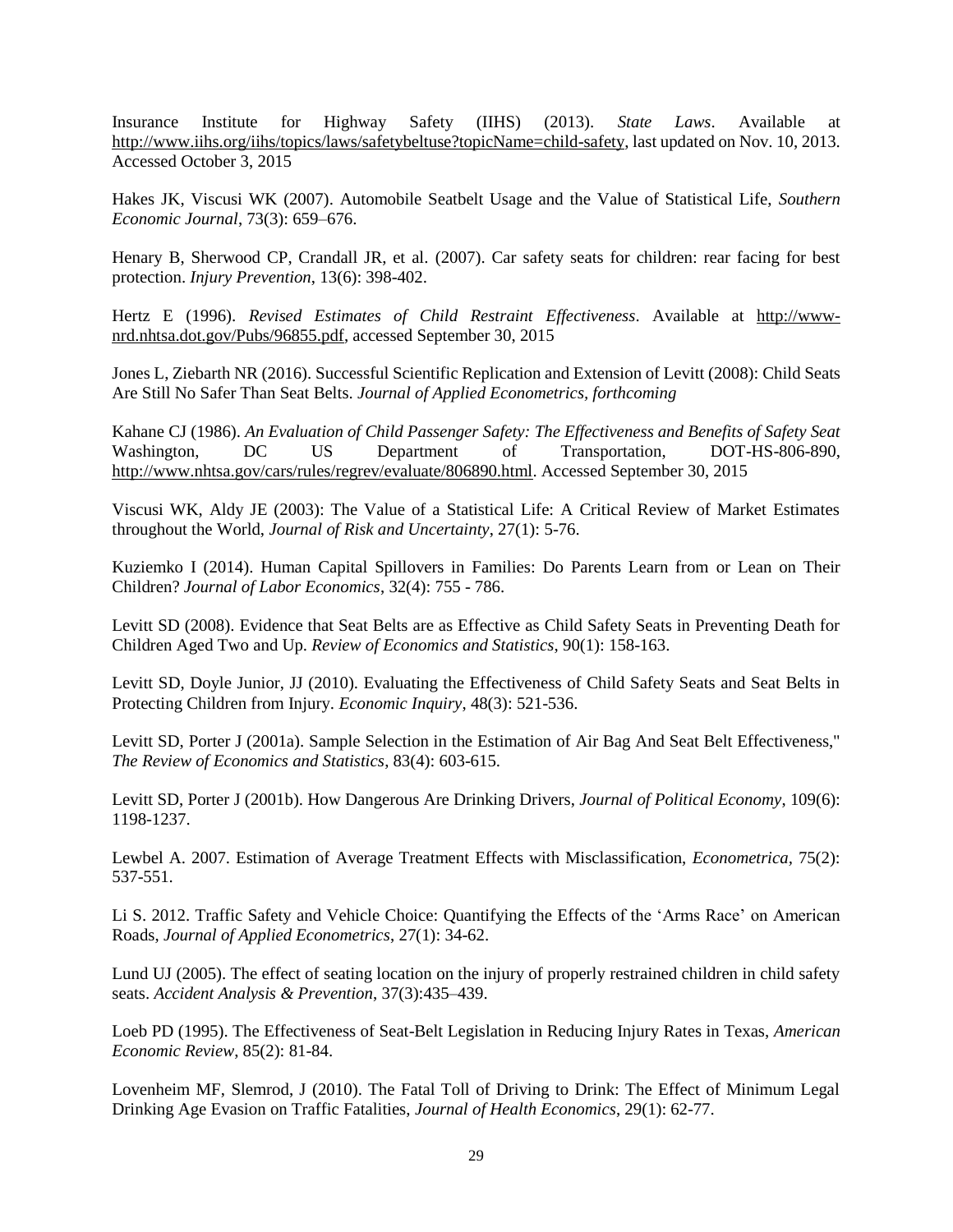Lovenheim MF, Steefel DP (2011). Do Blue Laws Save Lives? The Effect of Sunday Alcohol Sales Bans on Fatal Vehicle Accidents, *Journal of Policy Analysis and Management*, 30(4): 798-820.

Newbold SC (2012). Examining the Health-Risk Tradeoffs of Mandatory Bicycle Helmet Laws, *Risk Analysis*, 32(5): 791-798.

Markowitz S, Chatterji P (2015). Effects of Bicycle Helmet Laws on Children's Injuries, *Health Economics*, 24(1): 26-40.

New York Times. 2013. Strapped In, but Still at Risk: Car Seats Remain a Vexing Safety Issue, October 11, 2013.

O' Neil J, Slaven JE, Talty J, Bull MJ. (2014). Are parents following the recommendations for keeping children younger than 2 years rear facing during motor vehicle travel? *Injury Prevention,* 20(4): 226-231.

Partyka S (1988). *Lives Saved by Child Restraints from 1982 through 1987.* Washington, DC US Department of Transportation; DOT-HS-807-371, [http://www-nrd.nhtsa.dot.gov/Pubs/807371.pdf.](http://www-nrd.nhtsa.dot.gov/Pubs/807371.pdf) Accessed September 30, 2015

Peltzman S (1975): The Effects of Automobile Safety Regulation, *Journal of Political Economy*, 83(4): 677-725.

Starnes M (2005). Child Passenger Fatalities and Injuries, Based on Restraint Use, Vehicle Type, Seat Position, and Number of Vehicles in the Crash. Mathematical Analysis Division, National Center for Statistics and Analysis, National Highway Traffic Safety Administration. Available at [http://www](http://www-nrd.nhtsa.dot.gov/Pubs/809784.pdf)[nrd.nhtsa.dot.gov/Pubs/809784.pdf,](http://www-nrd.nhtsa.dot.gov/Pubs/809784.pdf) last updated on Oct. 7, 2013. Accessed October 3, 2015.

Rice TM, Anderson CL, Lee AS (2009). The Association between Booster Seat Use and Risk of Death among Motor Vehicle Occupants Aged 4–8: A Matched Cohort Study. *Injury Prevention*, 15(6):379-383.

Roberts, MC. and Turner, DS. (1984). Preventing Death and Injury in Childhood: A Synthesis of Child Safety Seat Efforts, *Health Education & Behavior*, 11(2): 181-193.

Sen A and Mizzen B (2007). Estimating the Impact of Seat Belt Use on Traffic Fatalities: Empirical Evidence from Canada, *Canadian Public Policy*, 33(3): 315-336.

Simpson EM, Moll EK, Kassam-Adams N, Miller GJ, Winston FK (2002). Barriers to booster seat use and strategies to increase their use, *Pediatrics*, 110(4): 729-736.

United States Department of Commerce, Bureau of the Census (2015). American Community Survey 2014: Public Use Microdata Sample.

White MJ 2004. The Arms Race' on American Roads: The Effect of Sport Utility Vehicles and Pickup Trucks on Traffic Safety, *Journal of Law and Economics*, 47(2): 333-355.

World Health Organization (WHO) (2013). *Global Status Report on Road Safety*. [http://www.who.int/violence\\_injury\\_prevention/road\\_safety\\_status/2013/en/index.html.](http://www.who.int/violence_injury_prevention/road_safety_status/2013/en/index.html) Accessed October 3, 2015.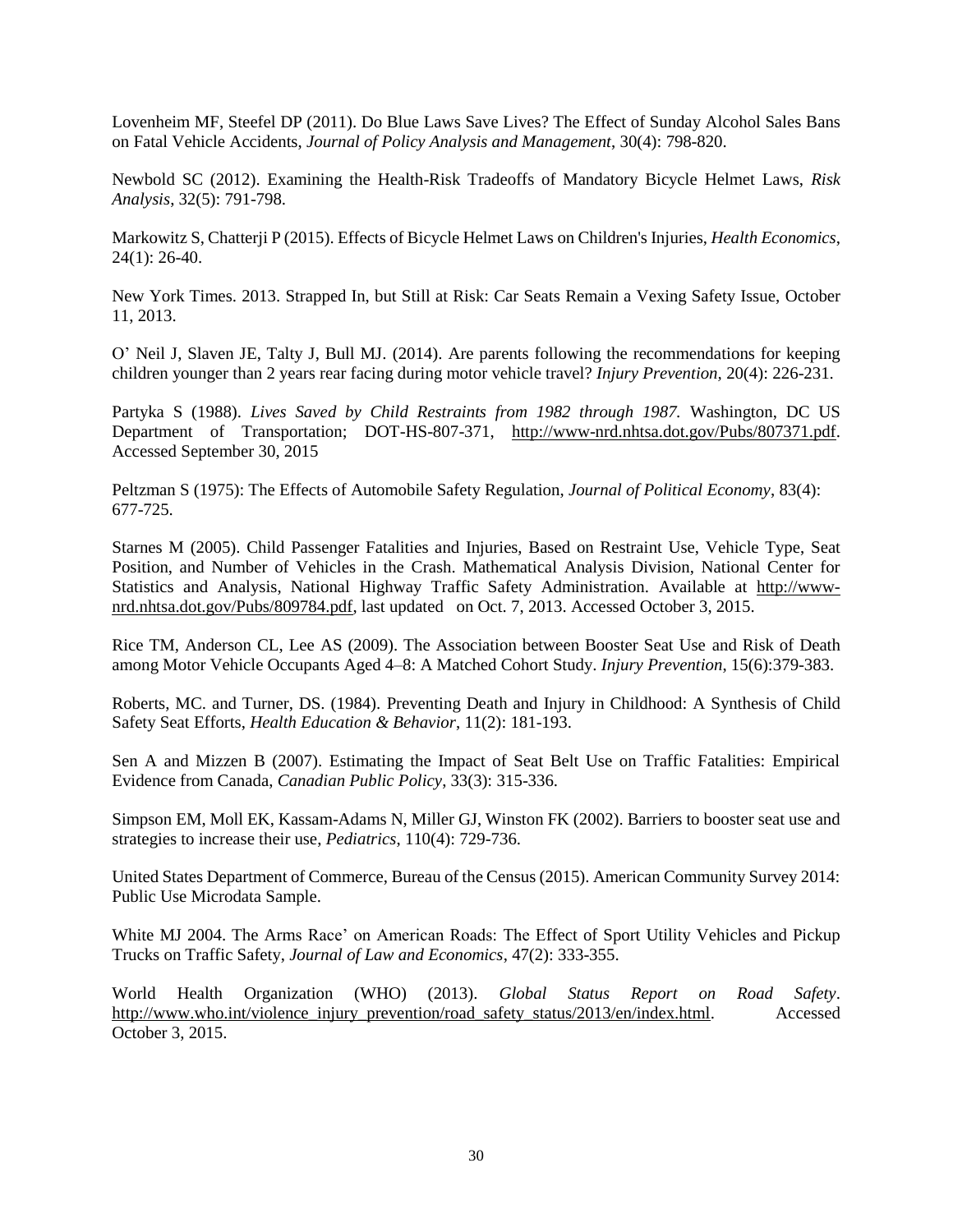Zaza S, Sleet DA, Thompson RS, Sosin DM, Bolen JC, and the Task Force on Community Preventive Services. 2001. Reviews of Evidence Regarding Interventions to Increase Use of Child Safety Seats, *American Journal of Preventive Medicine*, 21(4) S. 1: 31-47.

#### **FIGURES AND TABLES**



**FIGURE 1. Average Age of Required Child Safety Seat Use**

Sources: Own calculation using the IIHS law data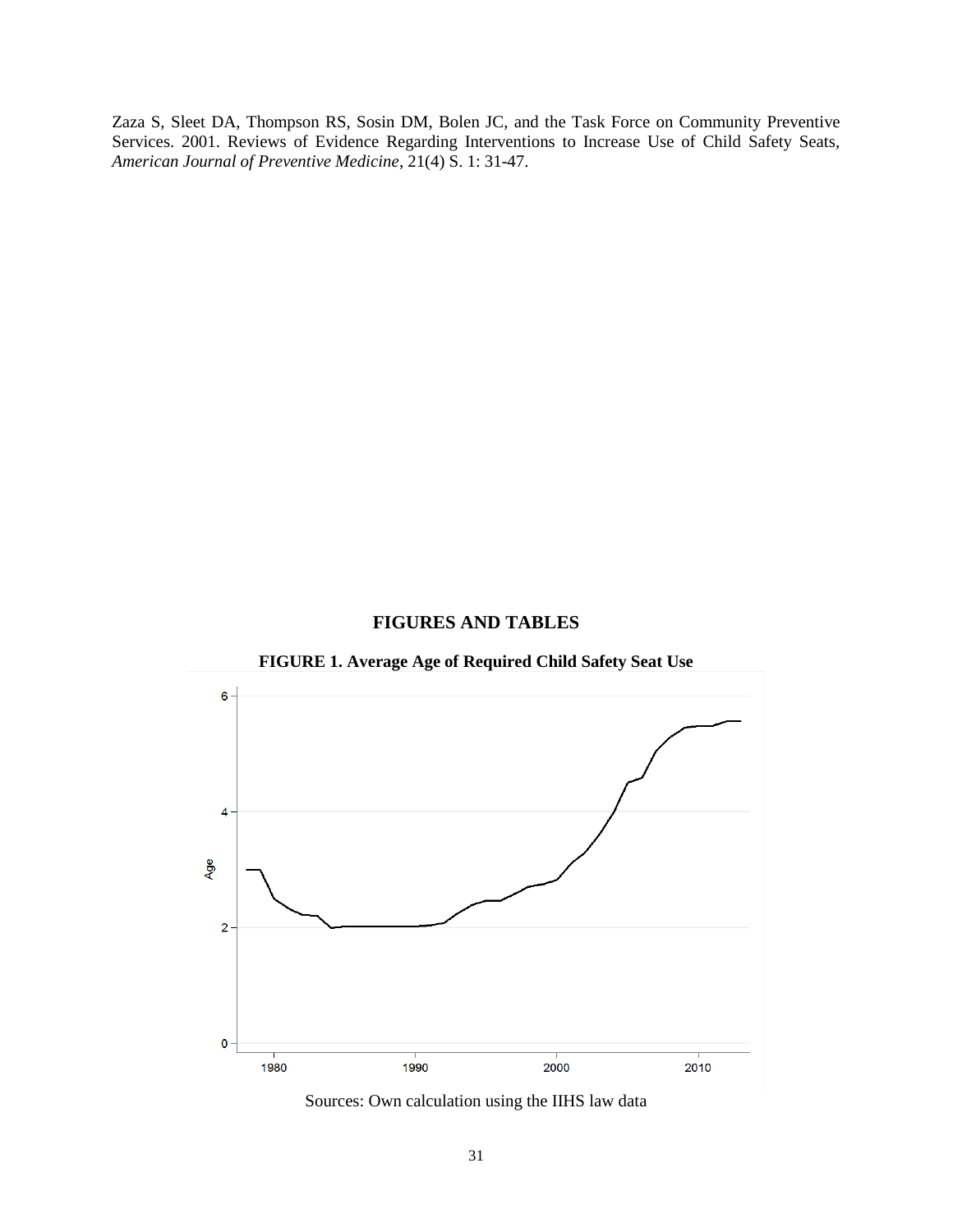**FIGURE 2: Share of States where Children are Required to be in Safety Seats, by Year** 



Sources: Own calculation using the IIHS law data

**FIGURE 3: Event Study Graph of Probability that Child Was Restrained after Passage of Law (Selection Corrected Sample)**

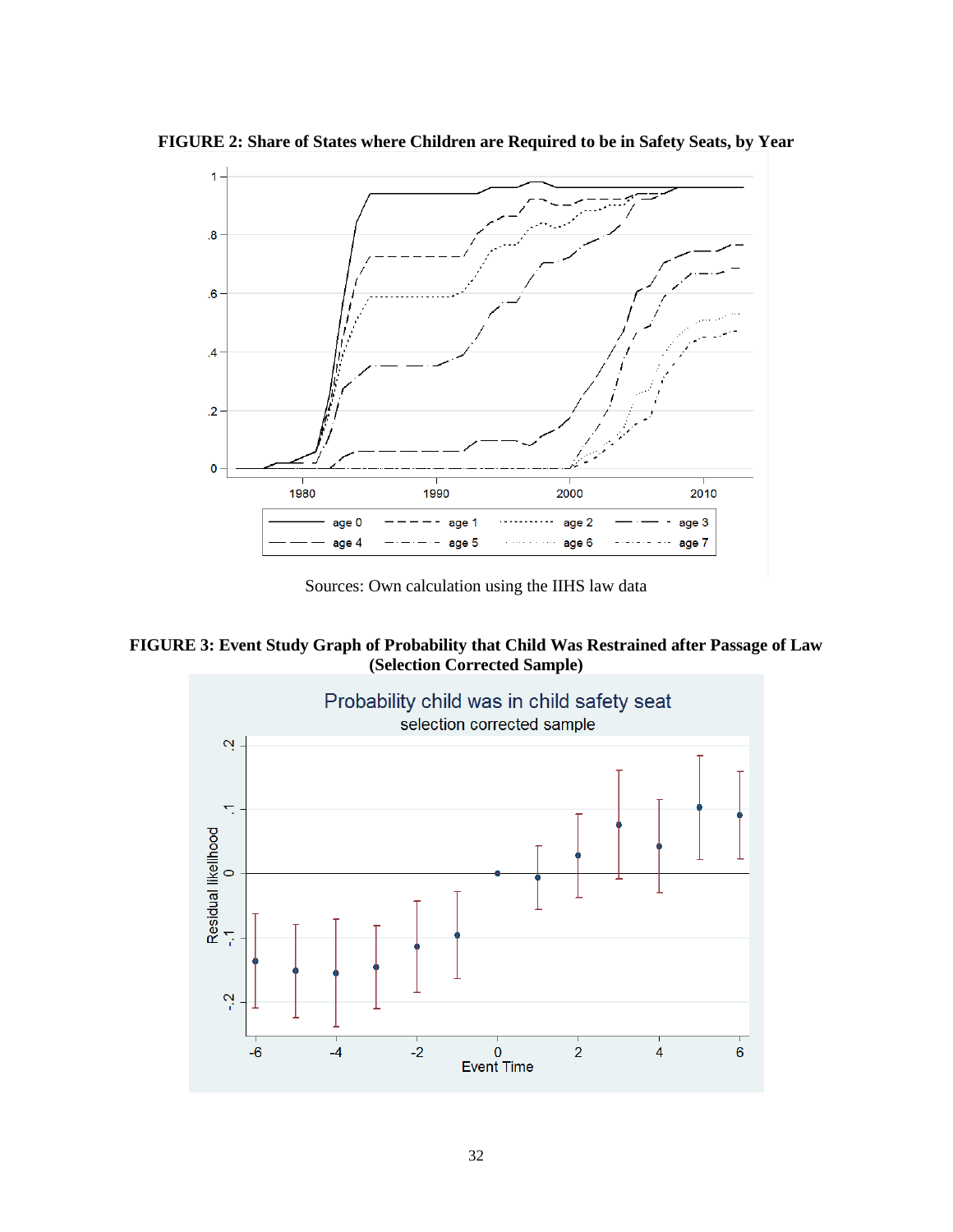|                                                                                                                                                                                                                                        |             |           | <b>Selection Corrected</b> |           |  |
|----------------------------------------------------------------------------------------------------------------------------------------------------------------------------------------------------------------------------------------|-------------|-----------|----------------------------|-----------|--|
|                                                                                                                                                                                                                                        | Full Sample |           | Sample                     |           |  |
|                                                                                                                                                                                                                                        | Mean        | Std. Dev. | Mean                       | Std. Dev. |  |
| Child age                                                                                                                                                                                                                              | 3.4         | (2.2)     | 3.5                        | (2.2)     |  |
| Child is male                                                                                                                                                                                                                          | 0.51        | (0.50)    | 0.52                       | (0.50)    |  |
|                                                                                                                                                                                                                                        |             |           |                            |           |  |
| Child was covered by a safety seat law                                                                                                                                                                                                 | 0.41        | (0.49)    | 0.43                       | (0.50)    |  |
| Child was restrained in a child safety seat                                                                                                                                                                                            | 0.33        | (0.47)    | 0.41                       | (0.50)    |  |
| Child was restrained in a seatbelt                                                                                                                                                                                                     | 0.24        | (0.43)    | 0.32                       | (0.47)    |  |
| Child died in crash                                                                                                                                                                                                                    | 0.22        | (0.42)    | 0.04                       | (0.20)    |  |
| Child sat in the front                                                                                                                                                                                                                 | 0.29        | (0.45)    | 0.26                       | (0.44)    |  |
|                                                                                                                                                                                                                                        |             |           |                            |           |  |
| Driver's age                                                                                                                                                                                                                           | 32.3        | (11.1)    | 32.9                       | (10.2)    |  |
| Driver was male                                                                                                                                                                                                                        | 0.44        | (0.50)    | 0.47                       | (0.50)    |  |
| Driver had previous low level traffic violations                                                                                                                                                                                       | 0.29        | (0.46)    | 0.29                       | (0.46)    |  |
| Driver had previous high level traffic violations                                                                                                                                                                                      | 0.10        | (0.30)    | 0.08                       | (0.28)    |  |
|                                                                                                                                                                                                                                        |             |           |                            |           |  |
| Vehicle was a passenger car                                                                                                                                                                                                            | 0.69        | (0.46)    | 0.57                       | (0.50)    |  |
| Vehicle weight (1000lbs)                                                                                                                                                                                                               | 2.52        | (1.45)    | 2.53                       | (1.64)    |  |
| Vehicle year                                                                                                                                                                                                                           | 1986        | (9.8)     | 1991                       | (9.8)     |  |
| 2-vehicle accident                                                                                                                                                                                                                     | 0.58        | (0.49)    | 0.69                       | (0.46)    |  |
| Weekend crash                                                                                                                                                                                                                          | 0.38        | (0.49)    | 0.40                       | (0.49)    |  |
| Rural road crash                                                                                                                                                                                                                       | 0.10        | (0.30)    | 0.07                       | (0.26)    |  |
| Front-impact crash                                                                                                                                                                                                                     | 0.44        | (0.50)    | 0.68                       | (0.47)    |  |
|                                                                                                                                                                                                                                        |             |           |                            |           |  |
| $\mathbf N$                                                                                                                                                                                                                            | 77,837      |           | 22,018                     |           |  |
| Note: data from the Fatality Analysis Reporting System (FARS) for the years 1975-2011. Values in columns                                                                                                                               |             |           |                            |           |  |
| (1) and (2) are obtained from the full sample of all 0 to 7 year-olds involved in a fatal crash; results in columns<br>(3) and (4) are obtained using a sub-sample of all 0 to 7 year-olds involved in 2-car fatal crash where someone |             |           |                            |           |  |

### **TABLE 1. Characteristics of Children Ages 0 to 7 Involved in a Fatal Crash**

(3) and (4) are obtained using a sub-sample of all 0 to 7 year-olds involved in 2-car fatal crash where someone died in the other car. See main text for further explanations.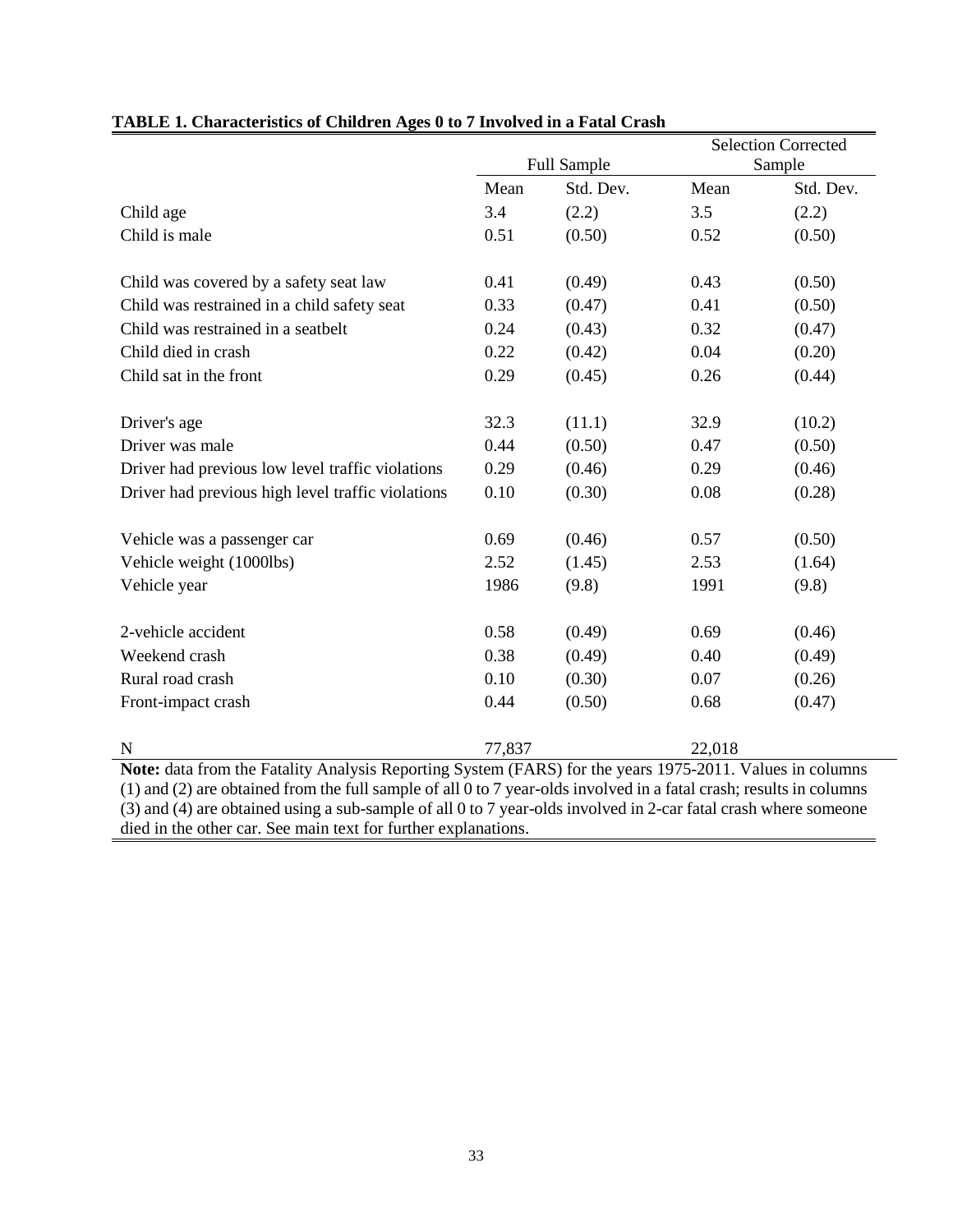|                                | <b>Selection Corrected Sample</b>            |                |                |                                              | Full sample    |                |
|--------------------------------|----------------------------------------------|----------------|----------------|----------------------------------------------|----------------|----------------|
|                                | (1)                                          | (2)            | (3)            | (4)                                          | (5)            | (6)            |
|                                | Panel A: Likelihood of child safety seat use |                |                |                                              |                |                |
| Required by Law                | $0.184***$                                   | $0.087**$      | $0.310***$     | $0.294***$                                   | $0.159***$     | $0.253***$     |
|                                | (0.020)                                      | (0.027)        | (0.023)        | (0.023)                                      | (0.016)        | (0.016)        |
|                                |                                              |                |                |                                              |                |                |
| Child Age, State, Year FE      | Yes                                          | Yes            | Yes            | Yes                                          | Yes            | Yes            |
| State*Year FE; State*Age FE    | N <sub>o</sub>                               | Yes            | Yes            | Yes                                          | No             | Yes            |
| Year*Age FE                    | N <sub>o</sub>                               | Yes            | N <sub>o</sub> | N <sub>o</sub>                               | N <sub>o</sub> | N <sub>o</sub> |
| <b>Additional Demographics</b> | N <sub>o</sub>                               | No             | N <sub>o</sub> | Yes                                          | No             | Yes            |
|                                |                                              |                |                |                                              |                |                |
| Pre-law Mean                   | 0.17                                         | 0.17           | 0.17           | 0.17                                         | 0.13           | 0.13           |
| Adj. $R^2$                     | 0.461                                        | 0.515          | 0.489          | 0.510                                        | 0.388          | 0.452          |
| $\mathbf N$                    | 22,018                                       | 22,018         | 22,018         | 22,018                                       | 77,837         | 77,837         |
|                                |                                              |                |                |                                              |                |                |
|                                |                                              |                |                | Panel B: Likelihood of death in the accident |                |                |
| Required by Law                | $-0.001$                                     | $-0.000$       | $-0.005$       | $-0.004$                                     | $-0.011*$      | $-0.016$       |
|                                | (0.004)                                      | (0.008)        | (0.008)        | (0.007)                                      | (0.005)        | (0.008)        |
|                                |                                              |                |                |                                              |                |                |
| Child Age, State, Year FE      | Yes                                          | Yes            | Yes            | Yes                                          | Yes            | Yes            |
| State*Year FE; State*Age FE    | No                                           | Yes            | Yes            | Yes                                          | No             | Yes            |
| Year*Age FE                    | N <sub>o</sub>                               | Yes            | N <sub>o</sub> | N <sub>0</sub>                               | No             | No             |
| <b>Additional Demographics</b> | N <sub>o</sub>                               | N <sub>0</sub> | N <sub>0</sub> | Yes                                          | N <sub>o</sub> | Yes            |
|                                |                                              |                |                |                                              |                |                |
| Pre-law Mean                   | 0.04                                         | 0.04           | 0.04           | 0.04                                         | 0.22           | 0.22           |
| Adj. $R^2$                     | 0.004                                        | 0.035          | 0.034          | 0.052                                        | 0.018          | 0.087          |
| $\mathbf N$                    | 22,018                                       | 22,018         | 22,018         | 22,018                                       | 77,837         | 77,837         |

**TABLE 2. Baseline Results for Being Restrained in Child Safety Seats and the Likelihood of Dying**

Note: \* p<0.05, \*\* p<0.01, \*\*\* p<0.001; data from the Fatality Analysis Reporting System (FARS) for the years 1975-2011. Each column in each panel represents one regression model as in equation (1). The binary dependent variable in Panel A is one if the child was restrained in a child safety seat. The binary dependent variable in Panel B is one if the child died in the accident. All reported regressions are linear probability models but the results are robust to running probit models and calculating marginal effects. Standard errors are clustered at the state level and in parentheses. Results in columns (5) and (6) are obtained from analyses using the sample of all 0 to 7 year-olds involved in a fatal crash; results in columns (1) to (4) are obtained from analyses using the sub-sample of all 0 to 7 year-olds involved in 2-car fatal crash where someone died in the other car. "Addition demographic controls" include where the child was seated in the car (front row, back left, middle or right), and indicators for whether the car was a passenger car, the vehicle weight, indicators for whether it was a 2 or 3-car crash, whether the crash happened on a weekend, whether it happened on a rural road, whether it was a front, rear, right or left-side impact, whether it was an indirect crash, the number of people involved in the crash, indicators for whether the driver was male, had a previous high or low-level traffic infractions, and the driver's age.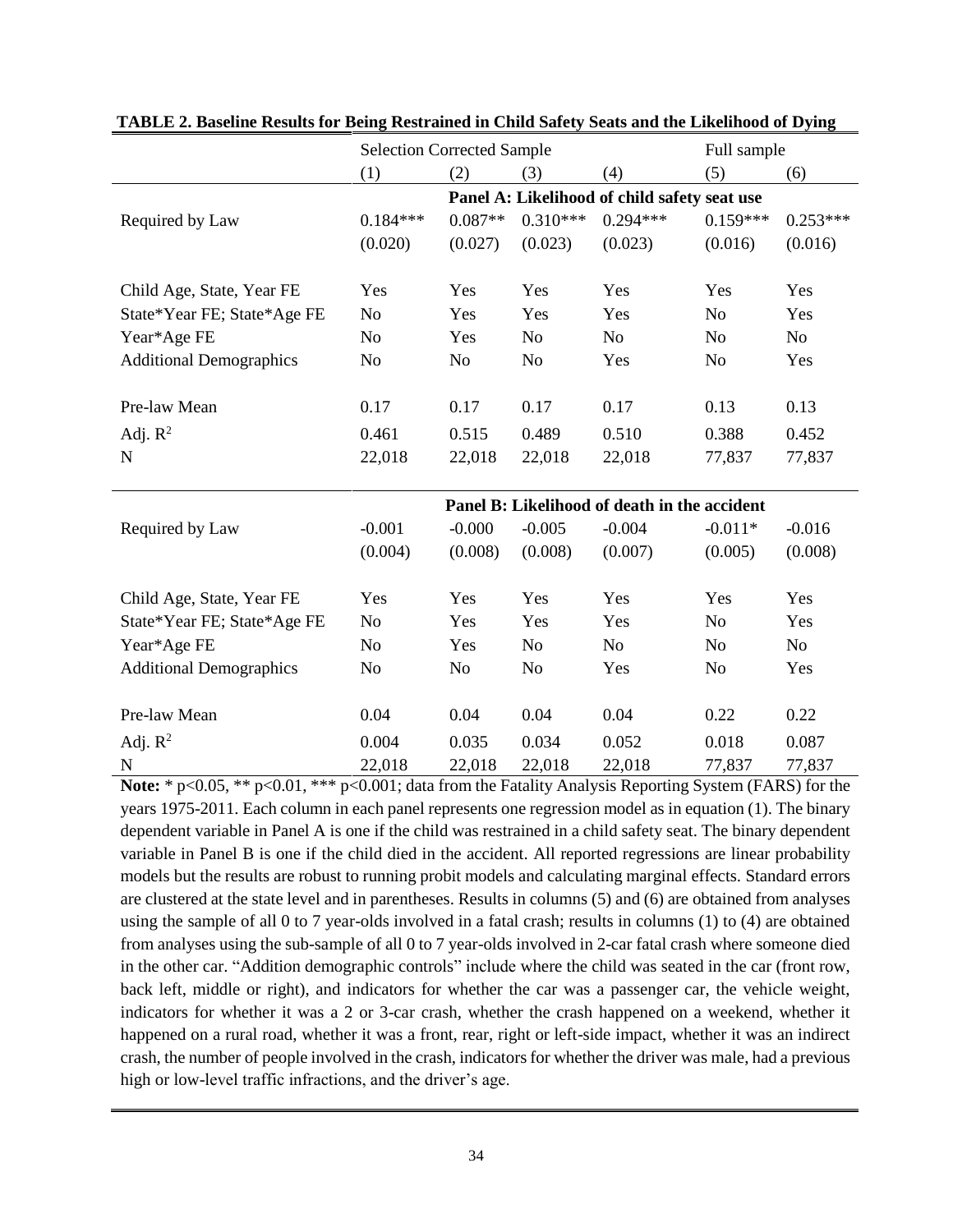|                 | $\bullet$<br><b>Age of Children</b> |          |         |          |         |                                                        |           |          |
|-----------------|-------------------------------------|----------|---------|----------|---------|--------------------------------------------------------|-----------|----------|
|                 | $\overline{0}$                      |          | 2       | 3        | 4       | 5                                                      | 6         | 7        |
|                 | <b>Panel A: State and Year FE</b>   |          |         |          |         |                                                        |           |          |
| Required by Law | 0.025                               | $0.075*$ | 0.044   | $0.090*$ | 0.036   | $0.120*$                                               | $0.185**$ | $0.117*$ |
|                 | (0.092)                             | (0.034)  | (0.029) | (0.041)  | (0.036) | (0.050)                                                | (0.060)   | (0.045)  |
| Pre-law Mean    | 0.33                                | 0.48     | 0.36    | 0.28     | 0.24    | 0.12                                                   | 0.06      | 0.03     |
| Adj. $R^2$      | 0.414                               | 0.349    | 0.353   | 0.335    | 0.289   | 0.276                                                  | 0.222     | 0.129    |
| N               | 2,177                               | 3,012    | 3,132   | 3,047    | 2,944   | 2,685                                                  | 2,480     | 2,541    |
|                 |                                     |          |         |          |         | Panel B: State FE and State-specific Linear Time Trend |           |          |

#### **TABLE 3. Effects on Restraint Use by Child Age**

# Required by Law 0.388\*\*\* 0.260\*\*\* 0.082\* 0.110\* 0.212\*\*\* 0.304\*\*\* 0.291\*\*\* 0.175\*\* (0.054) (0.058) (0.037) (0.046) (0.039) (0.052) (0.069) (0.051) Pre-law Mean 0.33 0.48 0.36 0.28 0.24 0.12 0.06 0.03 Adj. R<sup>2</sup> 0.397 0.323 0.344 0.330 0.277 0.261 0.206 0.122 N 2,177 3,012 3,132 3,047 2,944 2,685 2,480 2,541

**Note:**  $*$  p<0.05,  $**$  p<0.01,  $**$  p<0.001; data from the Fatality Analysis Reporting System (FARS) for the years 1975-2011. Each column in each panel is one difference-in-differences (DD) model run for different age groups as indicated in the column header. The dependent variable in all columns and panels indicates whether the child was restrained in a child safety seat, or not. The main variable of interest is *laws\*Effectivet*. All reported regressions are linear probability models but the results are robust to running probit models and calculating marginal effects. Standard errors are clustered at the state level and are reported in parentheses. Panel A shows a standard DD model with state and year fixed effects. Panel B replaces year fixed effects with state-specific linear time trends. All models also include the controls listen in the notes to Table 2. All regressions use the selection-corrected sample, i.e., the sub-sample of all 0 to 7 year-olds involved in 2-car fatal crash where someone died in the other car.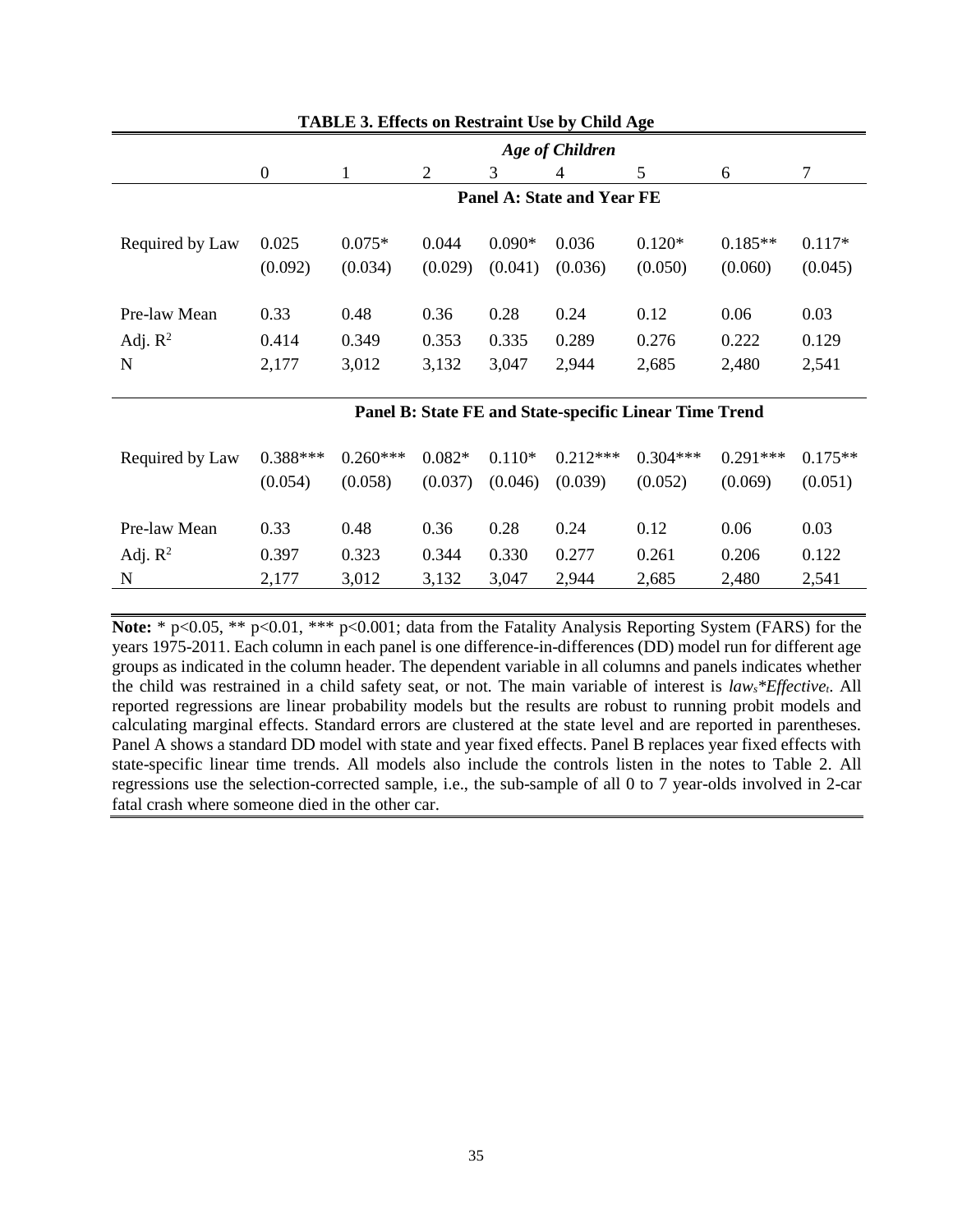|                                        | Child Safety Seat | Seatbelt    | No Restraint |
|----------------------------------------|-------------------|-------------|--------------|
|                                        | (1)               | (2)         | (3)          |
|                                        |                   |             |              |
| Required by Law                        | $0.292***$        | $-0.277***$ | $-0.030*$    |
|                                        | (0.024)           | (0.021)     | (0.012)      |
|                                        |                   |             |              |
| Age, Year, State Fixed Effects         | <b>Yes</b>        | <b>Yes</b>  | Yes          |
| State*Year FE; State*Age FE            | <b>Yes</b>        | <b>Yes</b>  | Yes          |
| <b>Additional Demographic Controls</b> | Yes               | <b>Yes</b>  | Yes          |
|                                        |                   |             |              |
| Pre-law Mean                           | 0.17              | 0.46        | 0.37         |
| Adj. $R^2$                             | 0.510             | 0.343       | 0.438        |
| N                                      | 22,018            | 22,018      | 22,018       |
|                                        |                   |             |              |

**TABLE 4. Effects of the Law on Alternative Restraint Options**

Note: \* p<0.05, \*\* p<0.01, \*\*\* p<0.001; data from the Fatality Analysis Reporting System (FARS) for the years 1975-2011. Each column represents one model as in equation (1). The binary dependent variable in column (1) is one if the child was restrained in a child safety seat. The binary dependent variable in column (2) is one if the child was restrained with a regular seatbelt, and the binary dependent variable in column (3) is one if the child was unrestrained. All models are linear probability models but the results are robust to running probit models and calculating marginal effects. Standard errors are clustered at the state level and are reported in parentheses. All three regressions use the selection-corrected sample, i.e., the sub-sample of all 0 to 7 year-olds involved in 2-car fatal crash where someone died in the other car. "Addition demographic controls" include where the child was seated in the car (front row, back left, middle or right), and indicators for whether the car was a passenger car, the vehicle weight, indicators for whether it was a 2 or 3-car crash, whether the crash happened on a weekend, whether it happened on a rural road, whether it was a front, rear, right or left-side impact, whether it was an indirect crash, the number of people involved in the crash, indicators for whether the driver was male, had a previous high or low-level traffic infractions, and the driver's age.